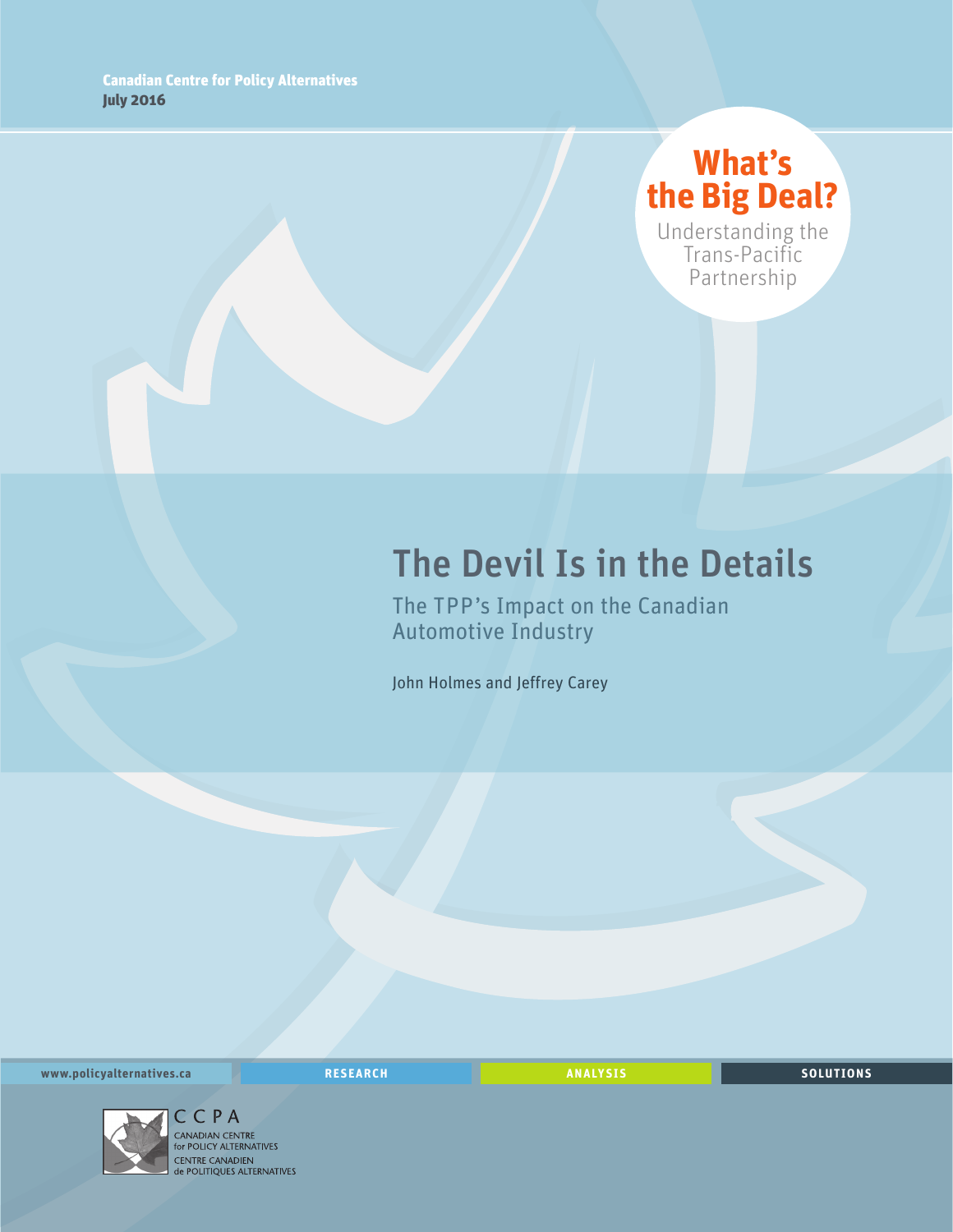

CCPA CANADIAN CENTRE for POLICY ALTERNATIVES **CENTRE CANADIEN CENTRE CANADIEN** 

#### **ISBN 978-1-77125-295-9**

This report is available free of charge at www. policyalternatives.ca. Printed copies may be ordered through the CCPA National Office for \$10.

#### **Please make a donation...**

**Help us to continue to offer our publications free online.**

With your support we can continue to produce high quality research—and make sure it gets into the hands of citizens, journalists, policy makers and progressive organizations. Visit www.policyalternatives.ca or call 613-563-1341 for more information.

The CCPA is an independent policy research organization. This report has been subjected to peer review and meets the research standards of the Centre.

The opinions and recommendations in this report, and any errors, are those of the authors, and do not necessarily reflect the views of the funders of this report.



#### **About the authors**

John Holmes is Emeritus Professor of Geography at Queen's University and an Academic Partner with the Automotive Policy Research Centre (APRC) at McMaster University. He has written numerous articles on various aspects of the political economy of the North American automotive industry.

Jeffrey Carey is a PhD Candidate in the Department of Geography and Planning at Queen's University. He is also a Research Fellow with the Automotive Policy Research Centre (APRC) at McMaster University. His doctoral research addresses the impact on the automotive industry in Ontario of new and disruptive automotive technologies.

#### **Acknowledgements**

The research for this paper was supported by the Automotive Policy Research Centre (APRC) at Mc-Master University. The APRC is a federally funded research partnership focused on maintaining a competitive and sustainable Canadian automotive industry. We were first encouraged to develop a paper on the automotive provisions within the TPP by Charlotte Yates, Principal Investigator at the APRC. The authors wish to acknowledge valuable feedback on a draft of this paper provided by Angelo DiCaro, Hadrian Mertins-Kirkwood, Bill Murnighan, Scott Sinclair, and Jim Stanford. Thanks to Stuart Trew, whose editorial assistance greatly improved the flow of our paper, to CCPA staff who worked on the layout, and to Scott Sinclair for skillfully guiding us through the process.

This is an independent study, the opinions expressed are those of the authors and do not necessarily reflect those of APRC or the CCPA.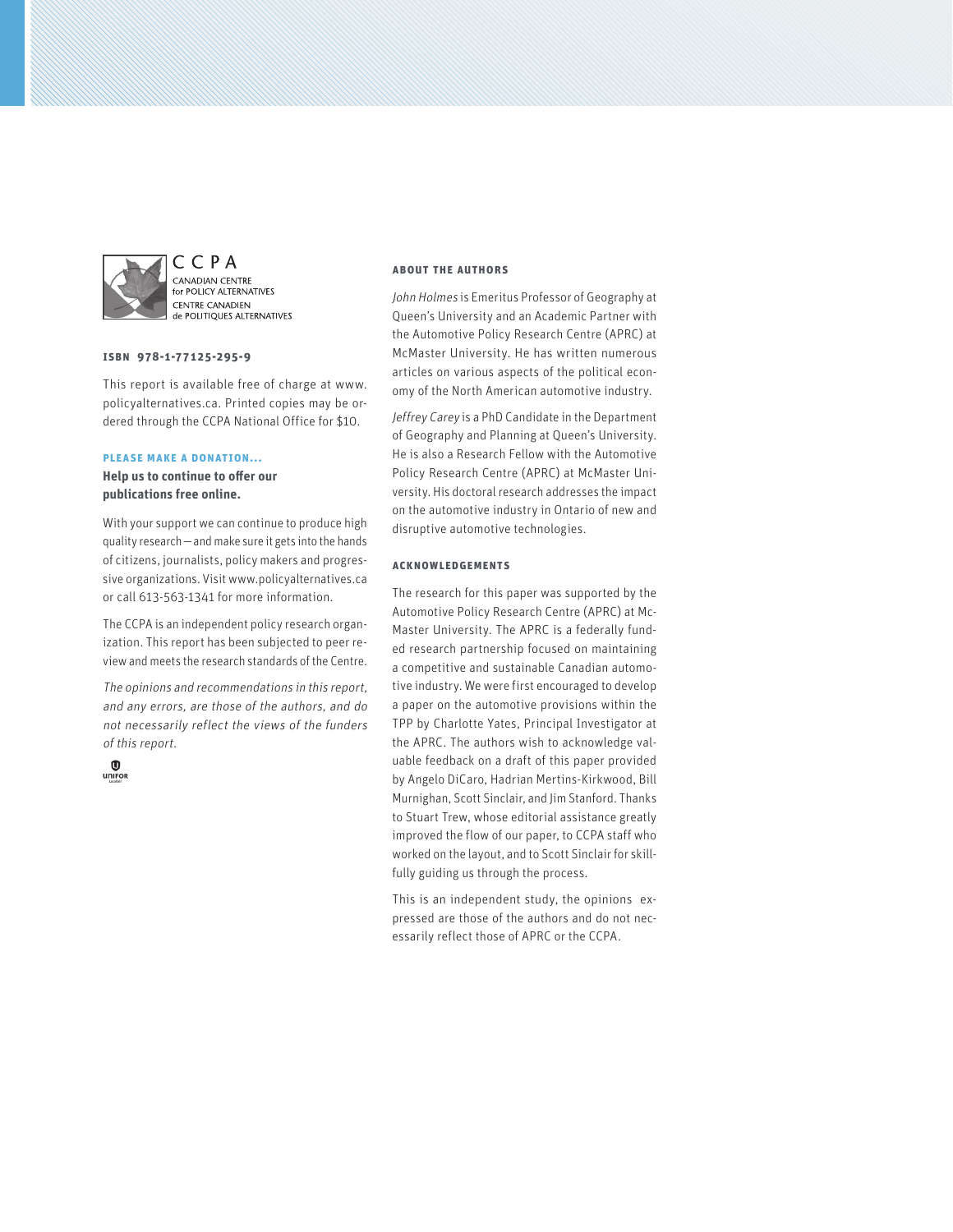## **[The Devil Is in the Details](#page-4-0)**

- [Introduction](#page-4-0)
- [Reactions to the Automotive Provisions in the TPP](#page-5-0)
- [Canada's Automotive Industry](#page-6-0)
- [Potential Impact of TPP Automotive Provisions](#page-10-0)  [on Automotive Production in Canada](#page-10-0)
- [Conclusion](#page-17-0)
- **[Notes](#page-19-0)**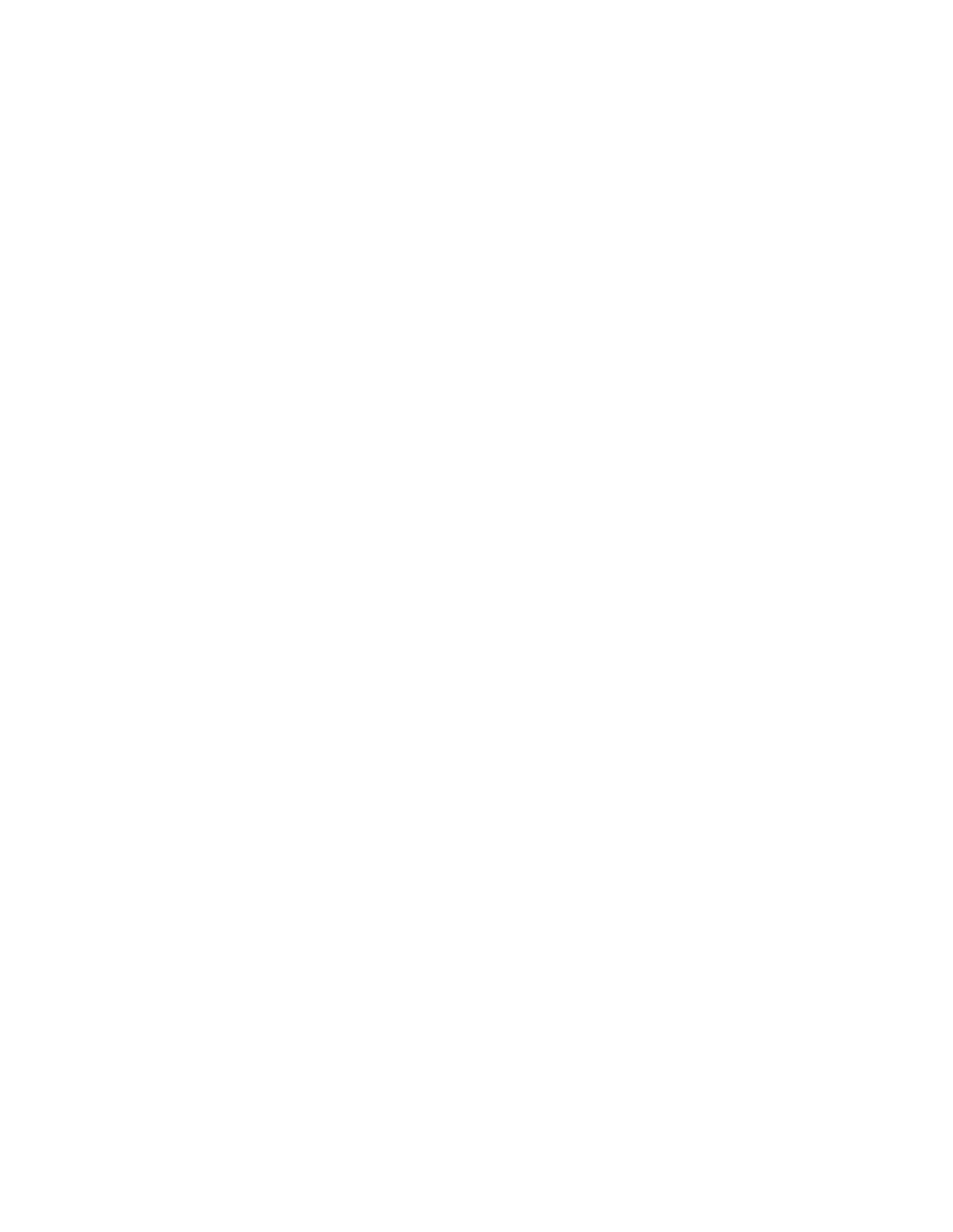# <span id="page-4-0"></span>The Devil Is in the Details

The TPP's Impact on the Canadian Automotive Industry

## **Introduction**

The Trans-Pacific Partnership Agreement (TPP), signed by twelve Pacific Rim countries at a formal ceremony held in Auckland, New Zealand in early February 2016, now awaits ratification by each country.<sup>1</sup> A U.S. House of Representatives report claims the TPP is the largest regional trade agreement in history and "one of the most important trade agreements ever for the global automotive industry."2 The 12 member countries (Australia, Brunei Darussalam, Canada, Chile, Japan, Malaysia, Mexico, New Zealand, Peru, Singapore, the U.S., and Vietnam) constitute a potential market of 800 million consumers of automotive products. Together they account for 30% of global auto production and include four of the world's top 10 automobile producers: the United States, Japan, Mexico, and Canada.3 A number of other Asia Pacific countries, including South Korea, Taiwan, Thailand, Indonesia, and the Philippines, which each have significant automotive industries, have signaled their future interest in joining the TPP. It is widely anticipated that China, currently the world's largest producer of automobiles, may also eventually seek membership.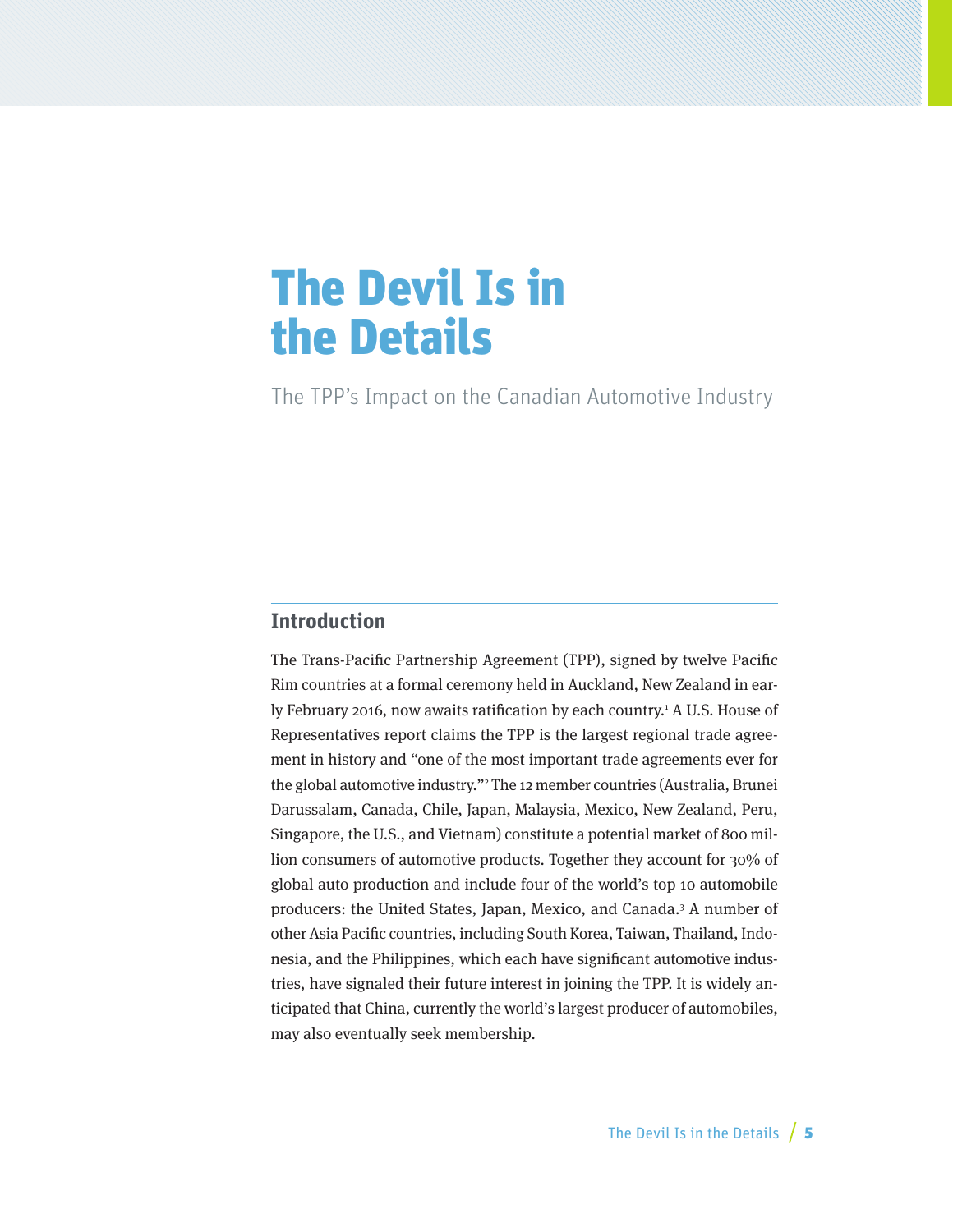<span id="page-5-0"></span>If ratified, the TPP will likely be a game changer for the global automotive industry. Some commentators have argued that tariff reduction is one of the least important aspects of the agreement. In the case of the automotive industry, however, tariffs—especially the detailed rules of origin (ROO) that govern the levels of regional content-value (RCV) required for vehicles and automotive parts to qualify for preferential tariff treatment—are of prime importance.4 These rules are likely to have a significant impact on future firm strategies and what, where, and how automotive products will be produced within the wider TPP region.<sup>5</sup> This paper assesses how such TPP-induced changes might affect the Canadian automotive industry.

## **Reactions to the Automotive Provisions in the TPP**

Estimates in the media of the potential impacts of the TPP on the Canadian automotive industry range from a loss of over 24,000 automotive jobs, through virtually no impact, to a significant increase in Canadian vehicle production and employment.<sup>6</sup> Industry stakeholders are split in their reaction to the agreement. The Canadian Motor Vehicle Association (CVMA), which represents the so-called Detroit Three (D-3) automakers—General Motors, Ford, and Fiat Chrysler—in Canada, expressed concerns over what they view as unequal terms in the deal, citing in particular Canada's pledge to reduce tariffs more quickly than the United States.7 Ford Canada's CEO, Dianne Craig, publicly denounced the deal, stating "there will be no positive outcome for Canadian manufacturing."8 In contrast, the Japanese Automobile Manufacturers Association of Canada (JAMA) endorsed the deal as a significant victory for Canadian-based automotive producers and consumers.<sup>9</sup>

Unifor, the union representing autoworkers in Canada, argued that eliminating tariffs on assembled vehicles will result in an influx into North America of vehicles from Japan and displace vehicles and parts previously made by Canadian-based assemblers and parts producers. Furthermore, very low RCV requirements for some parts will facilitate increased offshore sourcing and radically disrupt existing North American supply chains.10 In this context, it is worth noting two earlier studies that used econometric modelling to assess the impact of possible free trade agreements (FTAs) on Canadian and U.S. automobile production and employment.<sup>11</sup> Both studies concluded that trade liberalization would have only a modest negative impact on domestic automotive employment due to the displacement of domestically produced vehicles by increased imports. However, both focused solely on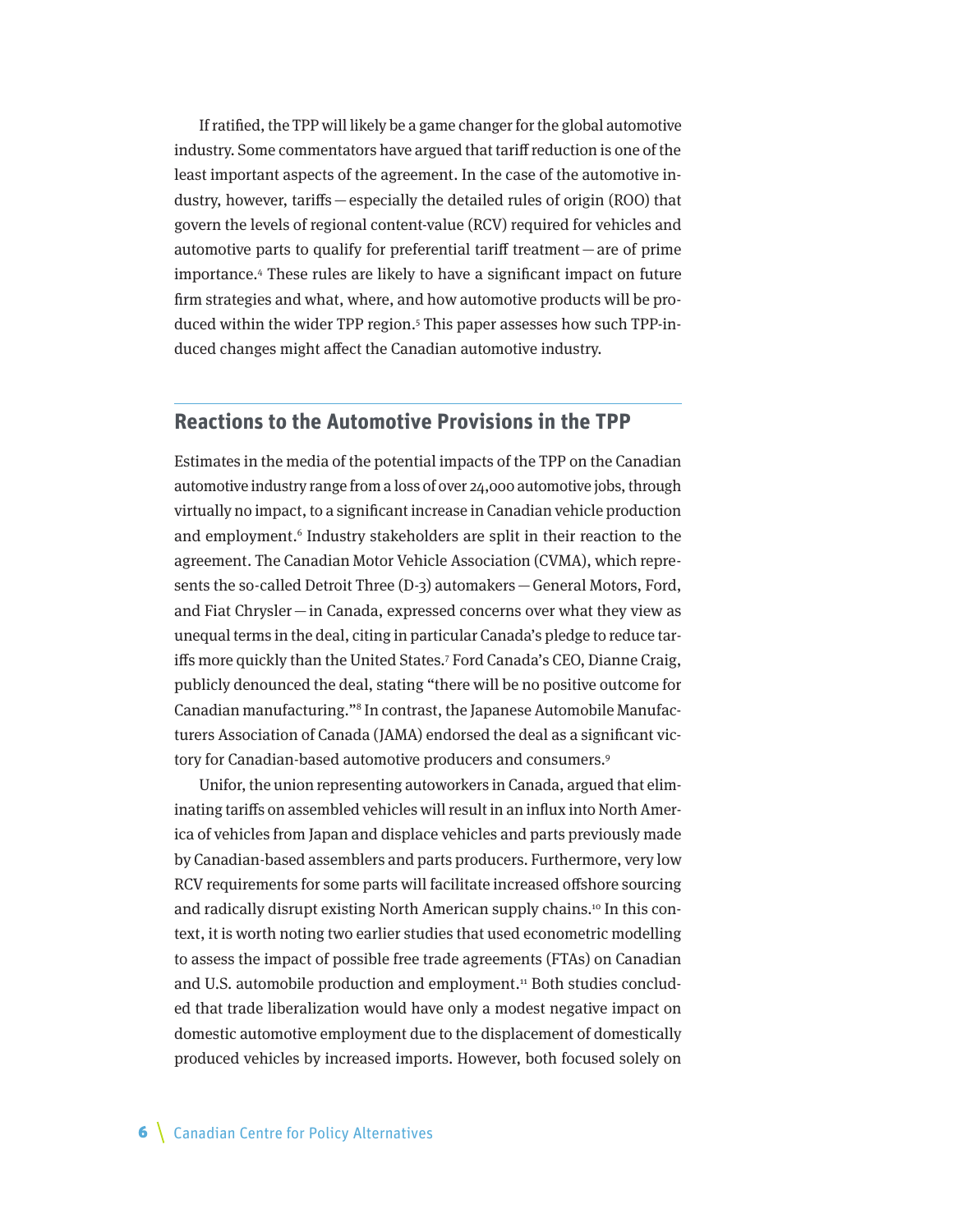<span id="page-6-0"></span>the impact of the removal of vehicle tariffs and did not consider impacts that might arise from changes in ROO and required RCV. As we shall see, these issues are of crucial significance in the case of the TPP.

In testimony before the House of Commons' international trade committee, the Automotive Parts Manufacturers Association (APMA) bluntly stated that, in its current form, the TPP "fails the auto supply sector, specifically the prospects of its small and medium-sized members and the Canadianbased production growth capacity of its larger members —it [the government] must approach ratification with caution."12 The APMA criticized the Canadian government's handling of the negotiations, stating "no one in a position of authority invested in industry consultation before being dealt a terrible hand by major trading partners.... Canada, and reportedly Mexico, handed over its negotiating obligations in automotive manufacturing rules of origin, safeguard measures and snap backs to the U.S. in bilateral discussions with Japan." This latter comment reflects the conflict that erupted when, at a ministerial TPP meeting held in Maui in July 2015, Canada and Mexico rejected the automotive ROO that formed part of a bilateral side-deal cut with Japan by the United States without consulting its NAFTA partners.<sup>13</sup> This became a key issue that prevented finalizing the TPP agreement at that meeting.

## **Canada's Automotive Industry**

Automobile production involves a highly complex and sophisticated manufacturing process. The end product—a motor vehicle assembled by an original equipment manufacturer (OEM)—is built from literally thousands of discrete parts and subassemblies supplied by a vast array of different firms organized into complex supply chains and production networks. Automotive parts manufacturers are commonly referred to as Tier 1, Tier 2, or lower tier suppliers, terms that refer to the commercial distance between the OEM automaker and supplier within the supply chain. Parts suppliers in Canada comprise: (1) foreign-owned, and especially U.S. and Japanese, global parts producers; (2) a handful of Canadian-owned parts producers, such as Magna International, Linamar, and Martinrea, that have a global footprint, and; (3) a large number of Canadian-owned small and medium-sized Tier 2 and Tier 3 firms that primarily feed assembly plants and higher tier component producers in both Canada and the United States.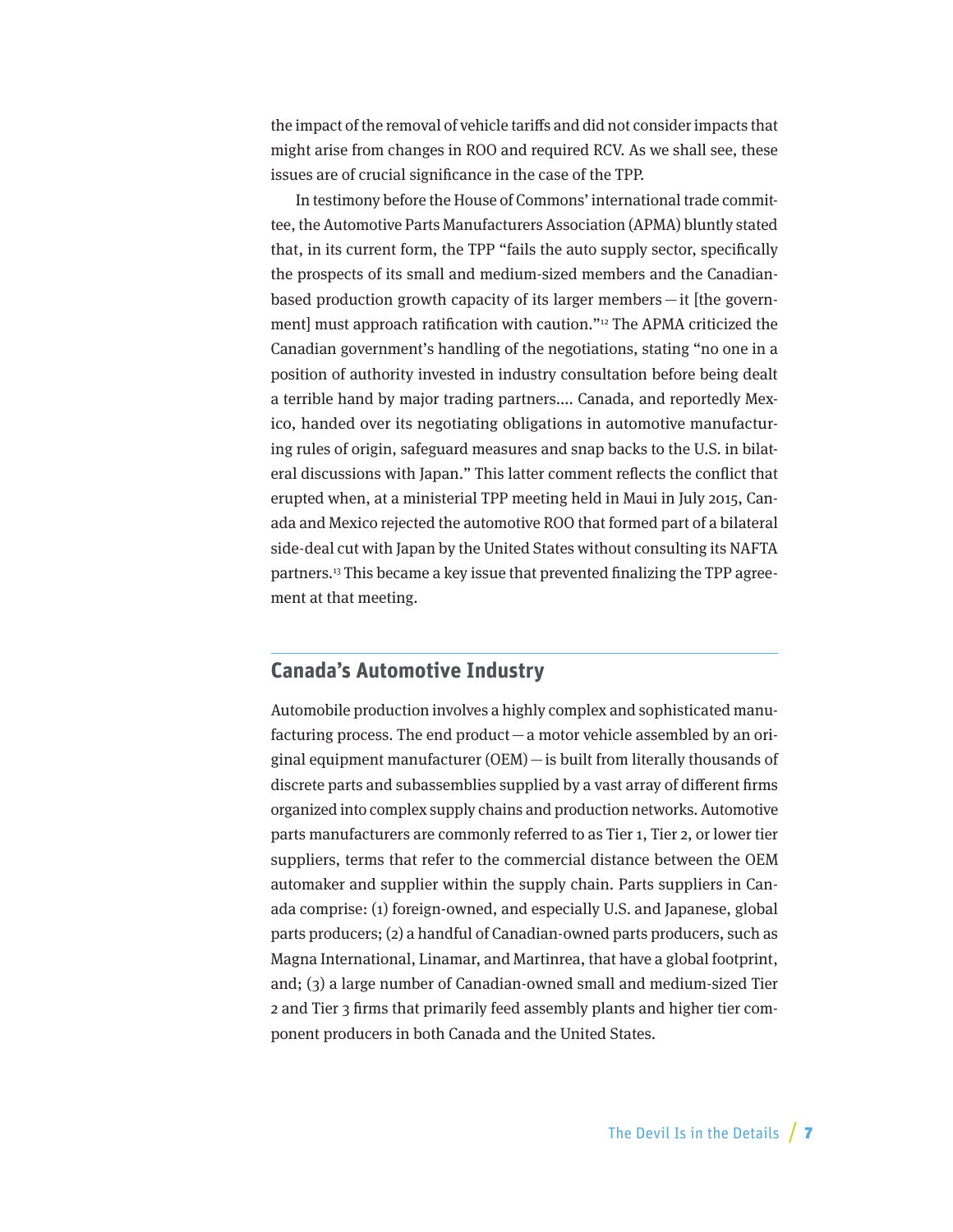Geographically, all ten Canadian vehicle assembly plants and over 90% of parts plants are concentrated within a narrow corridor in southern Ontario stretching from Windsor in the west to Oshawa in the east. This corridor is the cross-border extension of, and functionally highly integrated with, the long-established automotive production region centred on the U.S. Great Lakes states of Michigan, Ohio, Indiana, Illinois, and Wisconsin. Today, this regionally integrated production system competes for new North American automotive investment with more recent production complexes that have developed in the southern U.S. and in Mexico.<sup>14</sup>

From its very beginnings in the early 1900s, trade policy and trade agreements, especially in relationship to the United States, have played a significant role in shaping the Canadian auto industry.15 One of the most influential was the Auto Pact, a managed free trade agreement negotiated with the U.S. in 1965, which facilitated the rationalization of Canadian automotive production and its full integration with the U.S. While the Auto Pact permitted tariff-free trade in automotive products between the two countries, valueadded content requirements guaranteed specified minimum levels of production in Canada. Continuing access to the U.S. market was secured by the Canada-U.S. Free Trade Agreement (1989) and by NAFTA (1994), which also led to full integration of Mexico into the North American industry.

Following several decades of sustained growth in output and employment, Canada's automotive industry faltered in the early 2000s. Only one new vehicle assembly plant has opened in Canada and five D-3 plants have closed since 2002. By 2008, annual output was a third lower than the peak of 3.06 million vehicles attained in 1999, and employment in the combined assembly and parts sectors fell by 20% between 2000 and 2008. Canada's overall automotive trade balance, which had been positive for decades, turned negative in 2007.<sup>16</sup> The decline culminated in the 2008–09 crisis, which forced GM and Chrysler into bankruptcy restructuring in both Canada and the U.S.17 Since 2009, the restructured North American automotive industry has rebounded: the United States and Canada both recorded record vehicle sales in 2015, U.S. vehicle production has recovered substantially, and Mexico has experienced a surge in new assembly plant investment. In comparison, however, the recovery of production in Canada has been muted.<sup>18</sup> Recently Greg Keenan reported in the Globe and Mail that, in 2015, vehicle production stood at 2.28 million and automotive employment had recovered by just 16% from the 2009 trough compared with a recovery of 65% in the U.S.19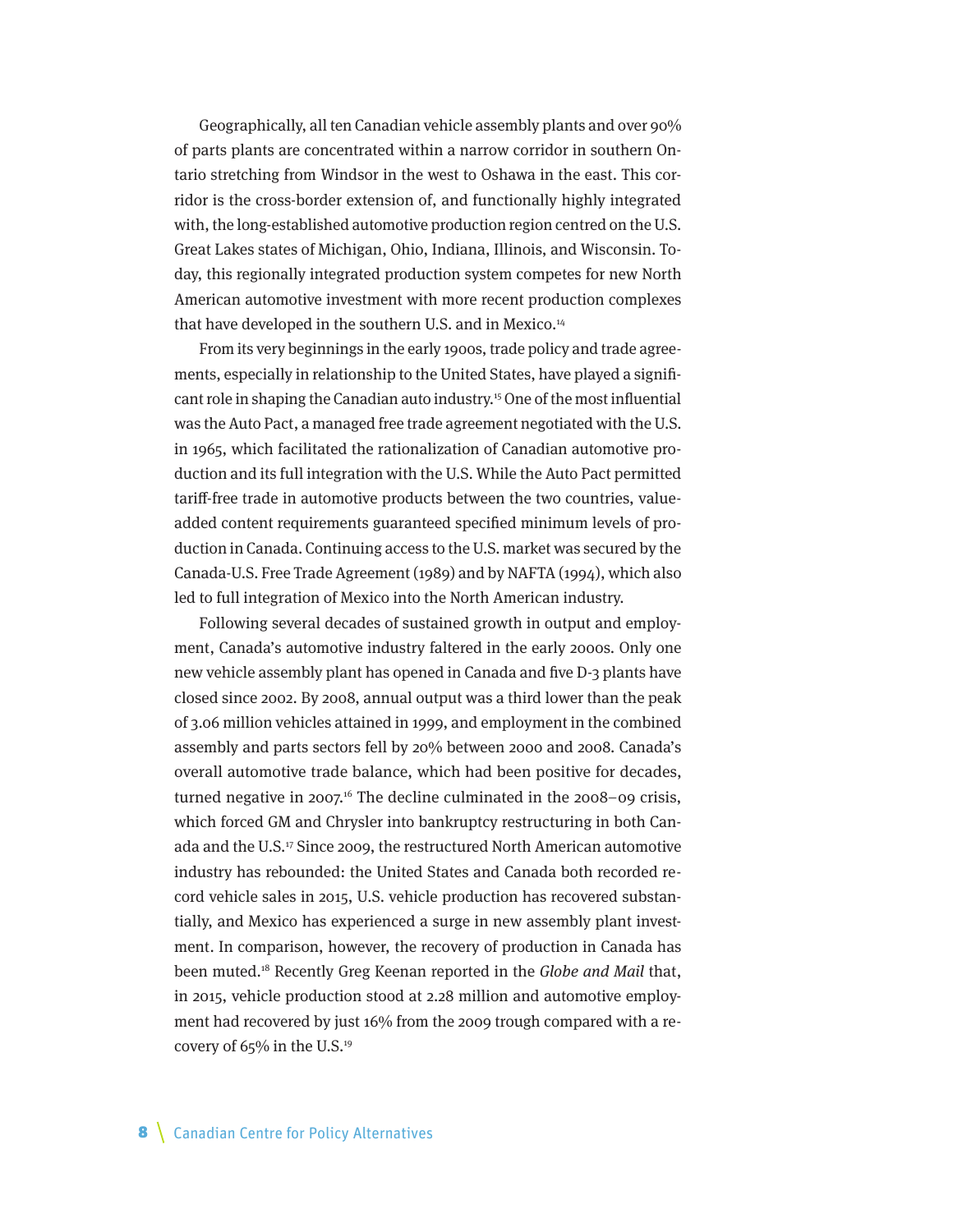## **Table 1** Current Non-Preferential Tariffs and TPP Tariff Phase-out Periods: Canada, U.S., Mexico, Japan, Malaysia, and Vietnam

| <b>Country</b>       | <b>Product</b>    | <b>Current Non-preferential Tariff</b> | <b>Tariff Phase-out Period under TPP</b>                            |
|----------------------|-------------------|----------------------------------------|---------------------------------------------------------------------|
|                      | Vehicles          | 6.1                                    | Five years in steps                                                 |
| Canada               | <b>OE Parts</b>   | Zero                                   |                                                                     |
|                      | Aftermarket Parts | 6.0                                    | Immediate                                                           |
|                      | Cars              | 2.5                                    | 25 years starting in year 20                                        |
| <b>United States</b> | Trucks            | 25.0                                   | In Yr. 30                                                           |
|                      | Parts             | 3.1                                    | Immediate on 87% of parts                                           |
| <b>Mexico</b>        | Vehicles          | 30.0                                   | Immediate                                                           |
|                      | Parts             | $0$ to $5$                             | Immediate on majority of parts<br>and five years in steps on others |
| Japan                | Vehicles          | zero                                   |                                                                     |
|                      | Parts             | zero                                   |                                                                     |
|                      | Vehicles          | 30.0                                   | 13 years                                                            |
| <b>Malaysia</b>      | Parts             | 30.0                                   | Immediate                                                           |
| <b>Vietnam</b>       | Vehicles          | 70.0                                   | 12 years                                                            |
|                      | Parts             | 27.0                                   | 11 years                                                            |

**Source** TPP Agreement, Chapter 2, Annex 2-D

Until the TPP comes into force, Canada's automotive trade continues to be governed by existing rules regarding levels of NAFTA RCV required for duty free movement of automotive products between Canada, Mexico, and the U.S., and by existing tariffs on automotive trade with other countries (Table 1). Under NAFTA, the RCV requirement for cars and light vehicles, engines, and transmissions measured on a net cost basis is set at 62.5% and at 60% for other automotive parts. Vehicles built in the U.S. and Mexico that fail to meet the NAFTA RCV and vehicles built outside the NAFTA bloc incur a non-preferential tariff of 6.1% when imported into Canada. Since the late 1990s, automotive parts destined for OEM assembly in Canada have entered duty free, while aftermarket parts incur a duty of 6%. The corresponding non-preferential tariffs levied by the United States are 2.5% for cars, 25% for pick-up trucks, and 3.1% for OEM parts.

Canada is reliant on the U.S. market for over 90% of its vehicle and automotive parts exports (Tables 2A and 2B). This means that any assessment of the automotive provisions in the TPP must take into account not only their direct impact on Canadian automotive production, but also the indirect im-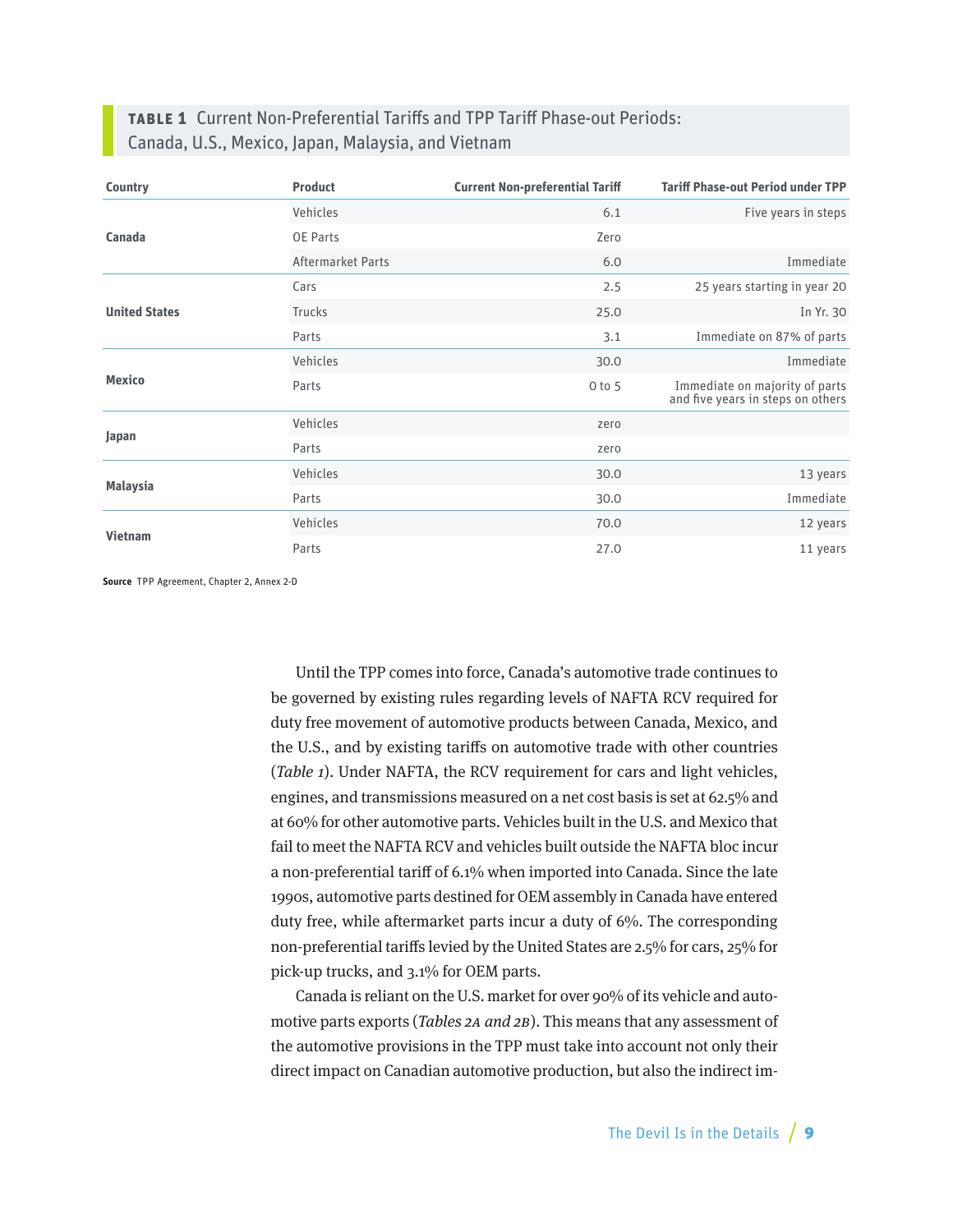| <b>TABLE 2A</b> Canada's Trade in Motor Vehicles: 2005 and 2015 (NAICS 33610) |                                |                    |
|-------------------------------------------------------------------------------|--------------------------------|--------------------|
| <b>Destination of Motor Vehicle</b>                                           | <b>Source of Motor Vehicle</b> | <b>Total Motor</b> |

|                           | <b>Destination of Motor Vehicle</b><br><b>Exports by Value (%)</b> |       |       | Source of Motor Vehicle<br>Imports by Value (%) | <b>Total Motor Vehicle</b><br>Trade by Value (%) |       |  |
|---------------------------|--------------------------------------------------------------------|-------|-------|-------------------------------------------------|--------------------------------------------------|-------|--|
|                           | 2005                                                               | 2015  | 2005  | 2015                                            | 2005                                             | 2015  |  |
| <b>United States</b>      | 98.4                                                               | 97.7  | 65.6  | 60.1                                            | 86.8                                             | 81.2  |  |
| <b>Mexico</b>             | 0.9                                                                | 0.8   | 7.36  | 13.5                                            | 3.25                                             | 6.4   |  |
| Japan                     | 0.1                                                                | 0.01  | 12.8  | 7.2                                             | 4.6                                              | 3.2   |  |
| <b>Other TPP Partners</b> | 0.1                                                                | 0.01  | 0.0   | 0.0                                             | 0.1                                              | 0.01  |  |
| <b>EU</b>                 | 0.3                                                                | 0.1   | 8.7   | 12.7                                            | 3.3                                              | 5.7   |  |
| <b>South Korea</b>        | 0.0                                                                | 0.03  | 5.3   | 5.9                                             | 1.9                                              | 2.6   |  |
| China                     | 0.02                                                               | 0.7   | 0.01  | 0.02                                            | 0.01                                             | 0.4   |  |
| <b>Rest of World</b>      | 0.2                                                                | 0.7   | 0.4   | 0.6                                             | 0.3                                              | 0.7   |  |
| <b>All Countries</b>      | 100.0                                                              | 100.0 | 100.0 | 100.0                                           | 100.0                                            | 100.0 |  |

**Source** Industry Canada Strategis Online Trade Database

## **TABLE 2B** Canada's Trade in Automotive Parts: 2005 and 2015 (NAICS 3363 + NAICS 326193)<sup>21</sup>

|                           |       | <b>Destination of Automotive</b><br>Parts Exports by Value (%) | <b>Source of Automotive Parts</b><br>Imports by Value (%) |       |       | <b>Total Automotive Parts</b><br>Trade by Value (%) |
|---------------------------|-------|----------------------------------------------------------------|-----------------------------------------------------------|-------|-------|-----------------------------------------------------|
|                           |       |                                                                |                                                           |       |       |                                                     |
|                           | 2005  | 2015                                                           | 2005                                                      | 2015  | 2005  | 2015                                                |
| <b>United States</b>      | 92.3  | 92.0                                                           | 80.5                                                      | 66.8  | 84.8  | 74.8                                                |
| <b>Mexico</b>             | 2.0   | 4.4                                                            | 6.9                                                       | 13.3  | 5.1   | 10.4                                                |
| Japan                     | 0.3   | 0.1                                                            | 4.5                                                       | 4.9   | 3.0   | 3.3                                                 |
| <b>Other TPP Partners</b> | 0.8   | 0.4                                                            | 0.1                                                       | 0.6   | 0.4   | 0.5                                                 |
| <b>EU</b>                 | 1.6   | 1.5                                                            | 3.1                                                       | 3.6   | 2.6   | 2.9                                                 |
| <b>South Korea</b>        | 0.1   | 0.1                                                            | 0.4                                                       | 1.5   | 0.3   | 1.0                                                 |
| China                     | 1.3   | 0.7                                                            | 2.3                                                       | 5.7   | 1.9   | 4.1                                                 |
| <b>Rest of World</b>      | 2.1   | 3.8                                                            | 1.8                                                       | 0.9   | 2.0   | 2.8                                                 |
| <b>All Countries</b>      | 100.0 | 100.0                                                          | 100.0                                                     | 100.0 | 100.0 | 100.0                                               |

**Source** Industry Canada Strategis Online Trade Database

pact caused by TPP-triggered changes in levels of automotive production in the United States.<sup>20</sup> Surprisingly, relatively few Canadian-made vehicles or parts are exported to Mexico. Canadian automotive trade with the eight TPP countries other than the U.S., Mexico, and Japan is minuscule, although imports of automotive parts to Canada from two aspiring future TPP members—China and South Korea—have risen sharply in recent years.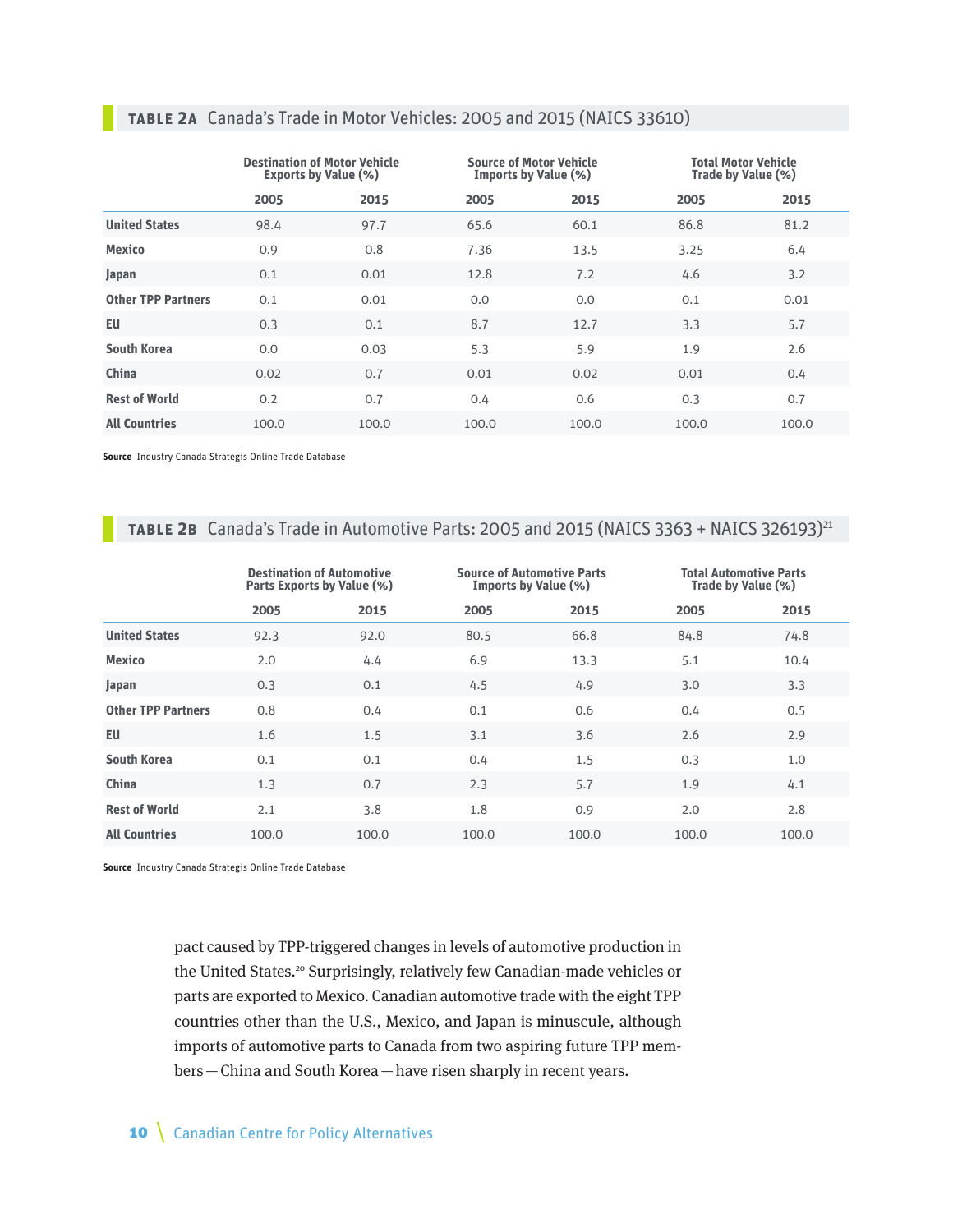## <span id="page-10-0"></span>**Potential Impact of TPP Automotive Provisions on Automotive Production in Canada**

The TPP is a complex agreement with regard to the automotive industry with its highly integrated and dynamic supply chains. The roughly 600 pages that address the automotive industry include sections on tariff removal, "rules of origin," specified minimum levels of TPP RCV, and several important bilateral automotive side agreements between the United States and Japan, Canada and Japan, and the United States and Malaysia.<sup>22</sup> For a vehicle or component to qualify for preferential tariff treatment it must "originate" in the TPP region; to "originate" it must contain a specified minimum level of RCV or be sufficiently processed within the region. Rules of origin are a highly technical and arcane aspect of trade law, but as Harvard Law School's Mark Wu notes, one that "greatly influence exporters' decisions on the sourcing of upstream components."23 The complex TPP automotive rules of origin will have a larger impact on automotive production and jobs in Canada than tariff reductions.

#### **Tariff Elimination: Vehicle Exports**

The Canadian and U.S. governments and other TPP supporters emphasize that, by phasing out tariffs, the agreement will provide improved access to TPP markets and opportunities for export growth by North American–based vehicle and parts manufacturers. The growth of North American automotive exports solely as a result of tariff reductions, however, is likely to be modest at best. Only two TPP countries with commercially significant markets—Malaysia and Vietnam—still have high import tariffs on automotive products (Table 1). While significant, the elimination of these tariffs will not occur for some considerable time. North American automotive products imported into Japan incur zero or very low tariffs and have done so since 1988.<sup>24</sup>

The challenges faced by the D-3 in the Japanese market, the third largest automotive market in the world, are due not to tariffs per se but to an array of non-tariff rules and regulations:

Japan has long been the most closed auto market among industrialized nations, with imports from all countries constituting just 6% of the Japanese market. Although Japan currently imposes no tariffs on imports, it has effectively shut out foreign imports through a range of non-tariff barriers that include unique, Japan-specific safety and environmental regulations, high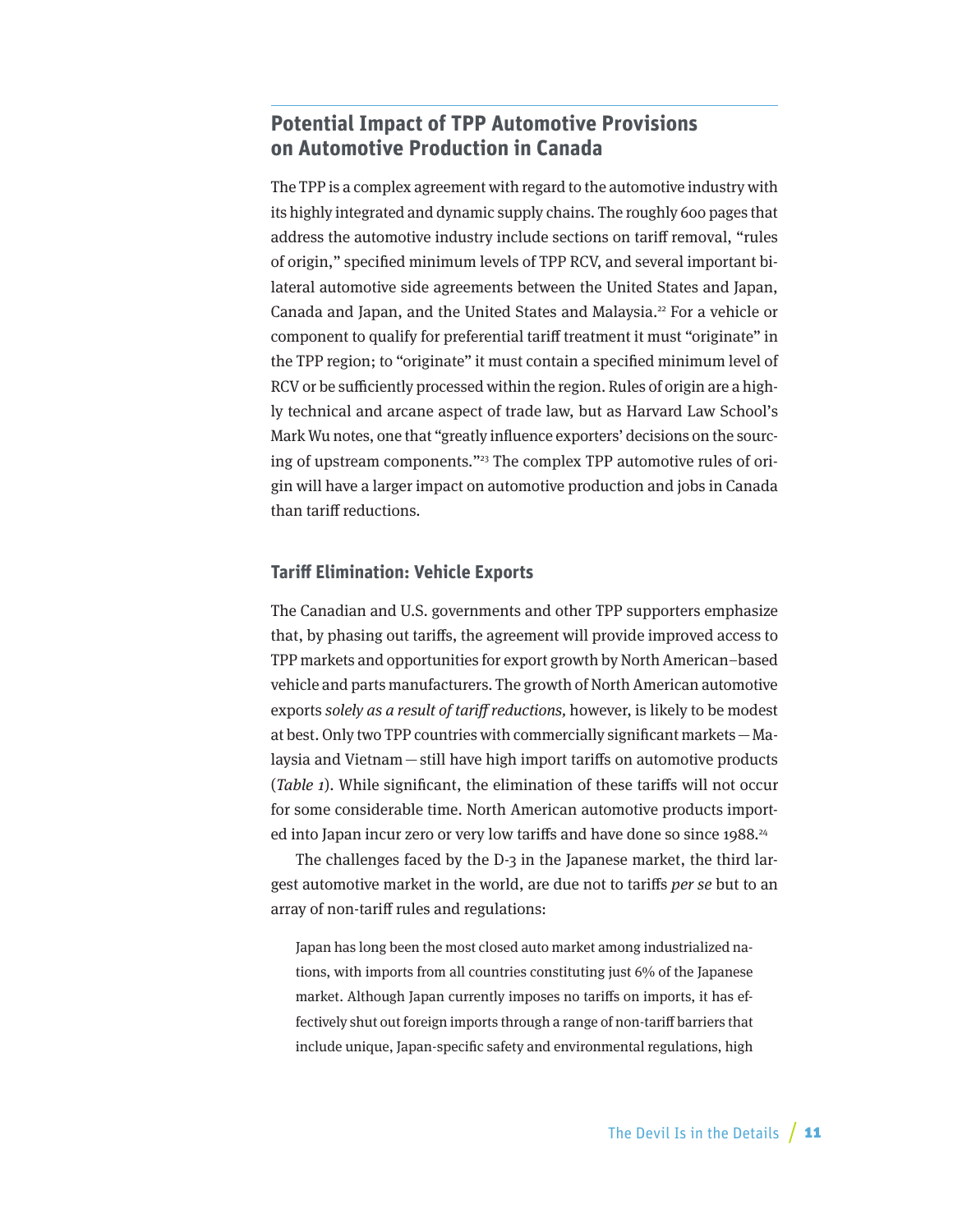auto-related taxes, zoning laws and other obstacles to establishing dealerships, service and repair center (sic) for foreign cars.<sup>25</sup>

Prior to Japan formally joining the TPP negotiations, the United States and Japan reached a series of agreements addressing non-tariff issues.<sup>26</sup> The side agreements establish an accelerated dispute settlement procedure for the automotive sector including a mechanism to "snap back" tariffs on both vehicles and parts as a remedy. The U.S. Industry Trade Advisory Committee, however, reports that key auto industry stakeholders in the U.S. remain skeptical with regard to whether these commitments will result in a greater D-3 presence in the Japanese vehicle market. $27$ 

#### **Tariff Elimination: Vehicle Imports into the NAFTA Bloc**

Any increase in vehicle imports from Japan will further squeeze D-3 North American market share and/or displace vehicles assembled in North America by Japanese automakers. Any reduction in North American vehicle production has attendant negative consequences for North American parts supply chains. How likely is this to happen? Currently Canada levies a 6.1% tariff on vehicles imported from outside NAFTA while the U.S. places a 2.5% tariff on cars and a 25% tariff on trucks.<sup>28</sup> TPP tariff elimination schedules vary between member states (*Table 1*). With tariffs scheduled to phase-out over five years, Canada has one of the shortest transition periods. The U.S. tariff phase-out is much longer—30 years for pick-up trucks and 25 years for cars—and also back-loaded. Thus, any impact on U.S. vehicle production caused by tariff elimination on overseas imports is unlikely for at least two decades whereas the negative impact on Canadian vehicle production could be felt within five years.

Some safeguard for domestic production is provided by a separate Canada–Japan side agreement in which Canada reserves the right to reinstitute tariffs for up to 12 years following the phase-out period should there be a surge in vehicle imports from Japan.<sup>29</sup> The side agreement also contains a further snap-back provision allowing Canada, for a period of six years following the phase-out period, to reinstitute tariffs for a 100-day period if automakers are found to be in non-compliance with TPP obligations.

The very significant difference between Canada and the U.S. in the phase-out period for vehicle tariffs could adversely affect future new vehicle assembly investments in Canada. Vehicles built in the U.S. (or elsewhere in the TPP region) that meet TPP RCV rules will be able to enter Canada duty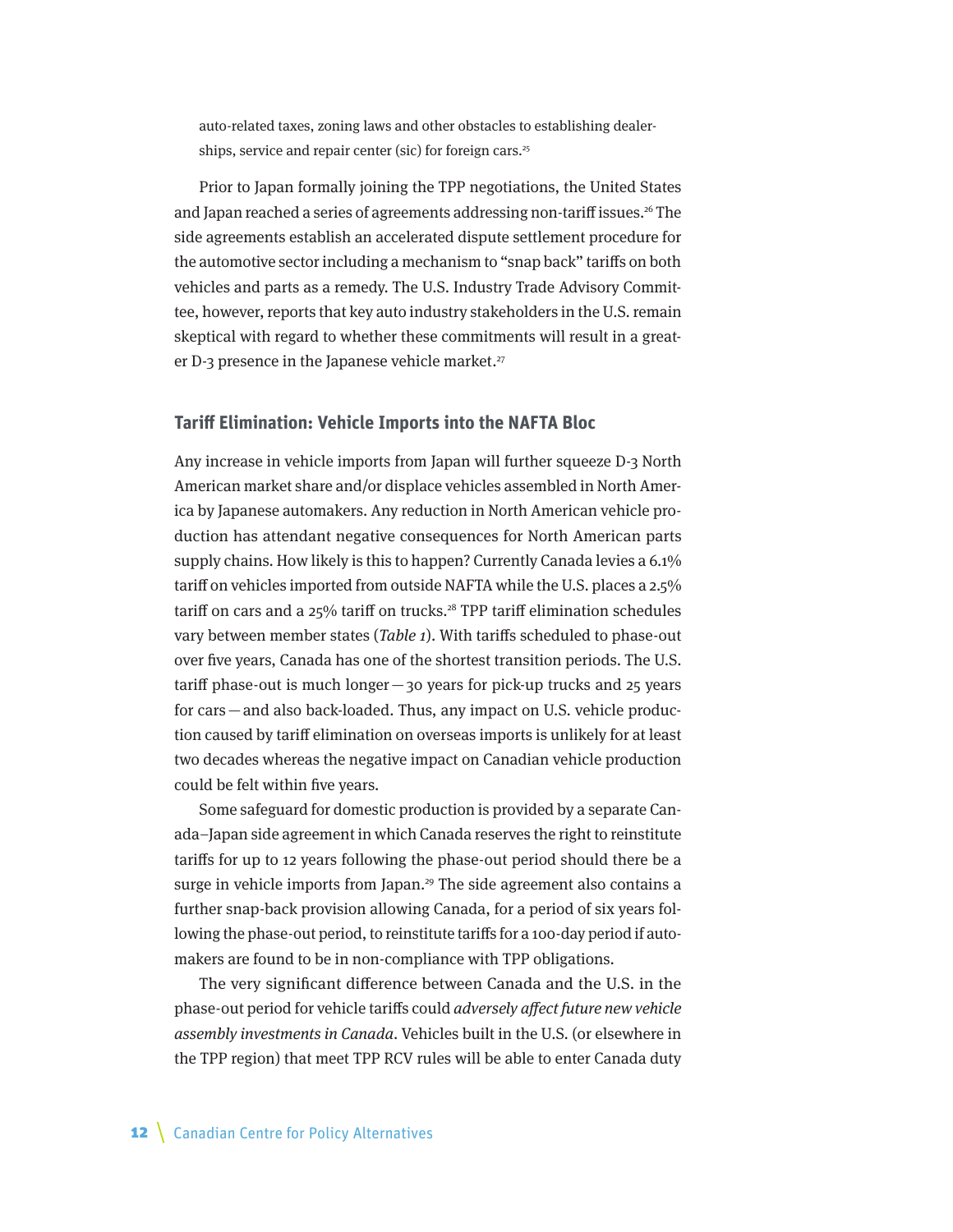free within five years, whereas vehicles built in Canada for export into the United States under TPP RCV rules would face tariffs for at least 25 years.<sup>30</sup> Thus, other things being equal, an incentive will exist for automakers to locate new assembly capacity in the U.S. rather than in Canada.

#### **Tariff Elimination: Automotive Parts Exports**

Under NAFTA, Canadian-based suppliers exporting to the U.S. enjoy dutyfree preferential access to the U.S. as compared to the 3.1% tariff levied on U.S. imports of non-NAFTA parts. Canadian parts exports are heavily weighted toward the United States (Table 2B). As soon as the TPP comes into force, the tariffs on 87% of auto parts including engines, brakes, and transmissions entering the U.S. will be eliminated. This will expose Canadian-based parts producers to increased competition for the U.S. market from TPP suppliers outside of NAFTA. As we shall see below, Canadian suppliers will likely come under further competitive pressure owing to the TPP's complex RCV rules. The removal of U.S. tariffs on parts imported from overseas also will remove the current advantage that Canadian-based assembly operations enjoy due to the zero tariff on parts imported for assembly in Canada.

## **TPP Rules of Origin (ROO) and Regional Content-Value (RCV) Requirements**

A single set of RCV rules apply to all TPP member states. For assembled vehicles and certain "key" parts, including engines and transmissions, 45% of their net cost must originate from within the TPP in order for the vehicle or part to receive preferential tariff treatment. The vast majority of automotive parts fall into groups requiring either 40% or 35% RCV (Table 3). A number of potential consequences flow from these ROO and RCV rules, but it is important to remember that the ROO only come into play if the exporter is claiming preferential tariff treatment under the TPP.

#### **a. Impact on Vehicle Imports into Canada**

Once the current 6.1% non-preferential tariff on vehicles is phased out in five years, a vehicle built in Japan (or in any other TPP country) will enter Canada duty free as long as it contains at least 45% TPP content. The remaining 55% could originate from lower-wage non-TPP countries such as China, Thailand, or Indonesia. Any lowering of vehicle production costs, coupled with the elimination of the tariff, potentially makes imported Japanese-built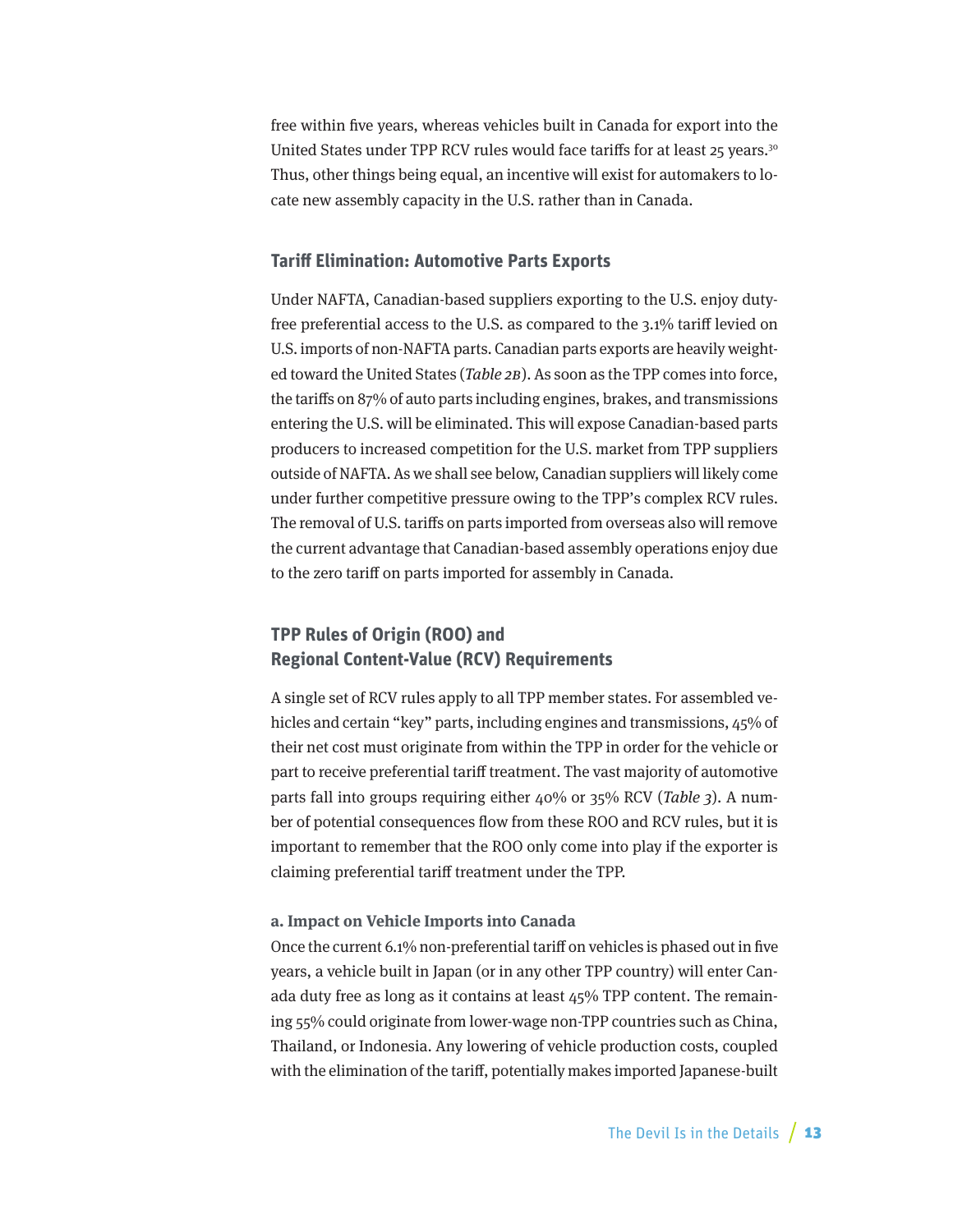#### **Table 3** TPP Regional Content-value Requirements: HS Codes

| <b>HS Code</b> | <b>Product</b>                                                                                                                 | <b>Percent TPP RCV Net Cost Method</b> |
|----------------|--------------------------------------------------------------------------------------------------------------------------------|----------------------------------------|
| HS 8407.33-34  | Piston Engines for Motor Vehicles                                                                                              | 45                                     |
| HS 8408.20     | Diesel Engines for Motor Vehicles                                                                                              | 45                                     |
| HS 8409.91     | Parts for Spark Ignition ICEs Nes.                                                                                             | 35                                     |
| HS 8409.99     | Parts for Diesel Engines Nes.                                                                                                  | 35                                     |
| HS 8703        | Cars                                                                                                                           | 45                                     |
| <b>HS 8704</b> | Vehicles for Transport of goods                                                                                                | 45                                     |
| <b>HS 8706</b> | Chassis Fitted with Engine                                                                                                     | 45                                     |
| HS 8708.10     | <b>Bumpers and Bumper Parts</b>                                                                                                | 45                                     |
| HS 8708.21     | Safety Seat belts                                                                                                              | 45                                     |
| HS 8708.30     | <b>Brakes and Brake Parts</b>                                                                                                  | 45                                     |
| HS 8708.40     | Gearboxes (Transmissions) and Gearbox Parts                                                                                    | 45                                     |
| HS 8708.80     | Suspension Systems and Parts (incl. Shock Absorbers)                                                                           | 45                                     |
| HS 8708.94     | Steering Wheels, Steering Columns and Steering Boxes                                                                           | 45                                     |
| HS 8708.29     | Parts and Accessories of motor vehicle bodies (incl. stampings,<br>door assemblies, seat covers and floor mats, rear spoilers) | 40                                     |
| HS 8708.50     | Drive Axles with Differential                                                                                                  | 40                                     |
| HS 8708.95     | Airbags with Inflator System                                                                                                   | 40                                     |
| HS 8708.99     | Other Motor Vehicle Parts (for power train, universal<br>joints, wheel hubs, cooling system frames)                            | 40                                     |
| HS 8707.10     | <b>Bodies for Motor Cars (Stampings)</b>                                                                                       | 35                                     |
| HS 8708.70     | Road Wheels and Wheel Parts and Accessories                                                                                    | 35                                     |
| HS 8708.91     | Radiators                                                                                                                      | 35                                     |
| HS 8708.92     | <b>Mufflers and Exhaust Pipes</b>                                                                                              | 35                                     |
| HS 8708.93     | <b>Clutches and Clutch Parts</b>                                                                                               | 35                                     |

**Source** TPP Agreement Chapter 3, Annex 3-D

vehicles, for example, more price competitive in the Canadian market.<sup>31</sup> Imported vehicles could displace domestically produced vehicles and have an attendant negative impact on both domestic assemblers and their component suppliers.

Through their well-developed supplier networks that extend into China, Thailand, and Indonesia, Japanese automakers source growing volumes of parts from non-TPP countries for assembly into vehicles in Japan (Table  $4$ ).<sup>32</sup> This is why Japan sought lower TPP RCV thresholds in order to ensure that such vehicles would qualify for TPP tariff preference.<sup>33</sup>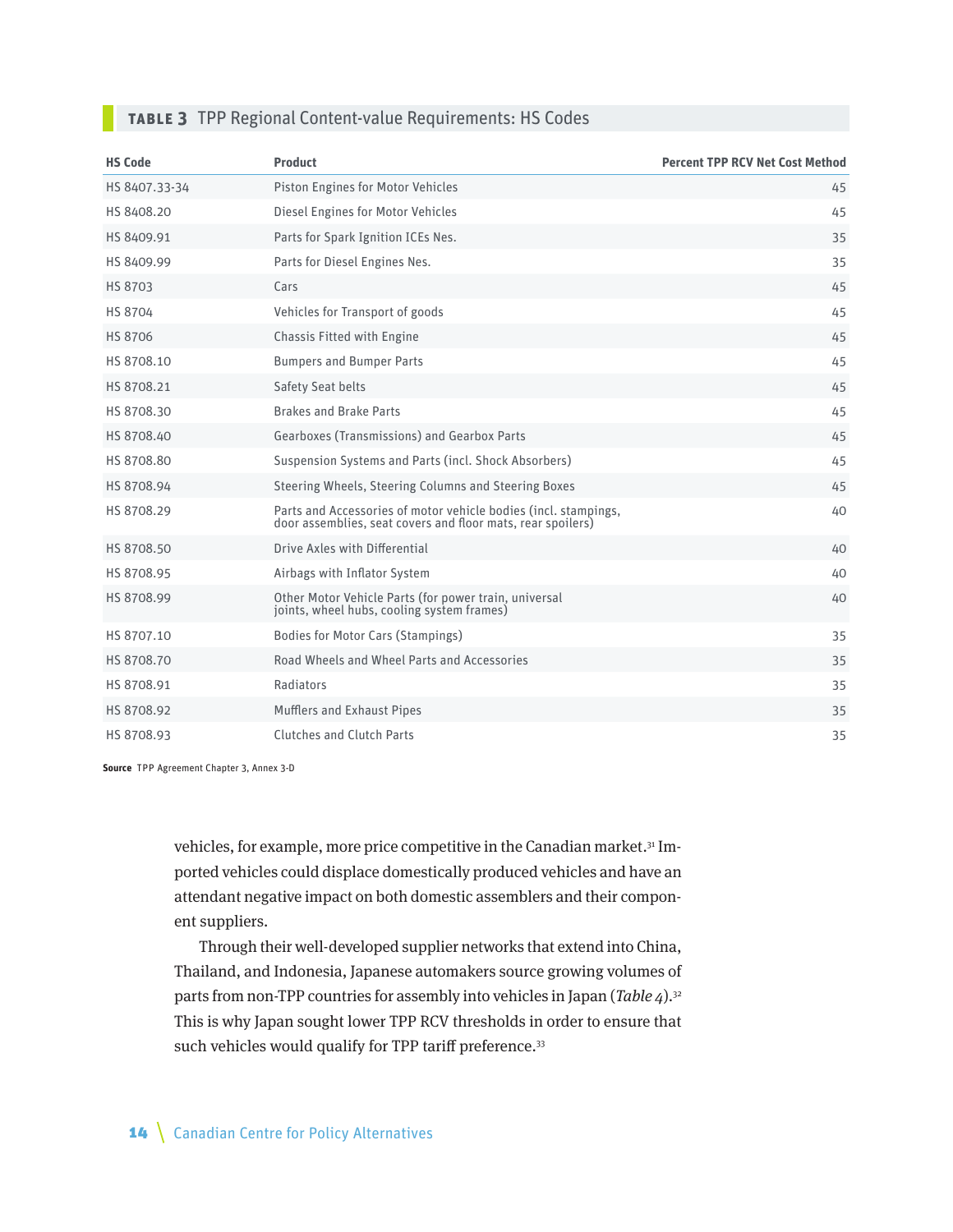## **Table 4** Shares of Japanese Automotive Parts Imports (HS Codes) from China, Thailand, Vietnam, and Indonesia: 2008 and 2014

| <b>HS Code</b><br><b>Description</b> |                                                                                        | China |      | <b>Thailand</b> |      | <b>Vietnam</b> |      | <b>Indonesia</b> |      | <b>Total Value</b><br>of Imports<br><b>US\$ 000's</b> |
|--------------------------------------|----------------------------------------------------------------------------------------|-------|------|-----------------|------|----------------|------|------------------|------|-------------------------------------------------------|
|                                      |                                                                                        | 2008  | 2014 | 2008            | 2014 | 2008           | 2014 | 2008             | 2014 | 2014                                                  |
| '870810                              | Bumpers and parts for motor vehicles                                                   | 8.0   | 31.4 | 3.6             | 4.2  |                |      |                  |      | 84,418                                                |
| \$70821                              | Safety seat belts for motor vehicles                                                   | 10.2  | 27.9 | 85.2            | 50.9 |                |      |                  |      | 165,439                                               |
| '870829                              | Parts and accessories of bodies<br>nes for motor vehicles                              | 28.5  | 41.1 | 10.9            | 15.2 |                |      |                  |      | 1,145,819                                             |
| \$70830                              | Brakes and servo-brakes and their parts,<br>for tractors, motor vehicles               | 16.4  | 48.8 | 1.4             | 9.6  |                |      |                  |      | 587,863                                               |
| '870840                              | Transmissions for motor vehicles                                                       | 2.4   | 14.9 | 0.9             | 2.3  | 2.7            | 15.8 | 0.8              | 2.2  | 1,260,871                                             |
| \$70850                              | Drive axles with differential<br>for motor vehicles                                    | 16.7  | 33.5 | 19.1            | 10.3 |                |      | 0.6              | 4.33 | 228,225                                               |
| \$70870                              | Wheels including parts and<br>accessories for motor vehicles                           | 50.0  | 62.6 | 9.0             | 2.3  |                |      | 13.6             | 12.8 | 1,370,578                                             |
| \$70880                              | Shock absorbers for motor vehicles                                                     | 8.2   | 23.8 | 2.4             | 3.2  |                |      |                  |      | 340,652                                               |
| '870891                              | Radiators for motor vehicles                                                           | 13.3  | 25.3 | 7.8             | 9.7  |                |      | 21.8             | 13.7 | 108,025                                               |
| '870892                              | Mufflers and exhaust pipes<br>for motor vehicles                                       | 22.6  | 34.2 | 2.1             | 3.2  | 1.4            | 1.0  |                  |      | 121,130                                               |
| <b>'870893</b>                       | Clutches and parts for motor vehicles                                                  | 14.0  | 24.6 | 3.1             | 3.1  | 5.0            | 3.0  | 0.4              | 8.5  | 428,340                                               |
| '870894                              | Steering wheels, steering columns<br>and steering boxes for motor vehicles             | 30.6  | 28.7 | 1.2             | 16.6 | 6.8            | 12.6 | 4.2              | 1.8  | 323,771                                               |
| '870895                              | Safety airbags with inflator system and<br>parts thereof, for tractors, motor vehicles | 19.0  | 33.6 | 14.4            | 16.0 | 9.4            | 16.4 |                  |      | 640,337                                               |
| <b>'870899</b>                       | Other motor vehicle parts                                                              | 24.1  | 39.6 | 6.7             | 11.7 |                |      | 2.1              | 2.6  | 871,861                                               |

**Source** ITC Trade Map

**b. Impact on Vehicle Production and Trade within the NAFTA Bloc** Under NAFTA, vehicles currently built in North America must contain at least 62.5% RCV originating from the U.S., Canada, or Mexico to qualify for duty free movement between the three countries. Following the tariff phaseouts, the TPP will permit duty free movement for vehicles containing as little as 45% TPP RCV. There is no limit on how much of this 45% can originate from TPP countries such as Japan, Vietnam, or Malaysia. The remaining 55% can come from non-TPP countries anywhere in the world, including, for example, China, Indonesia, Thailand, or India.

At first glance, there is a difference of 17.5 points between the RCV required for vehicles under the TPP as compared to NAFTA. The actual difference, however, may be more or less depending on the different RCV calcu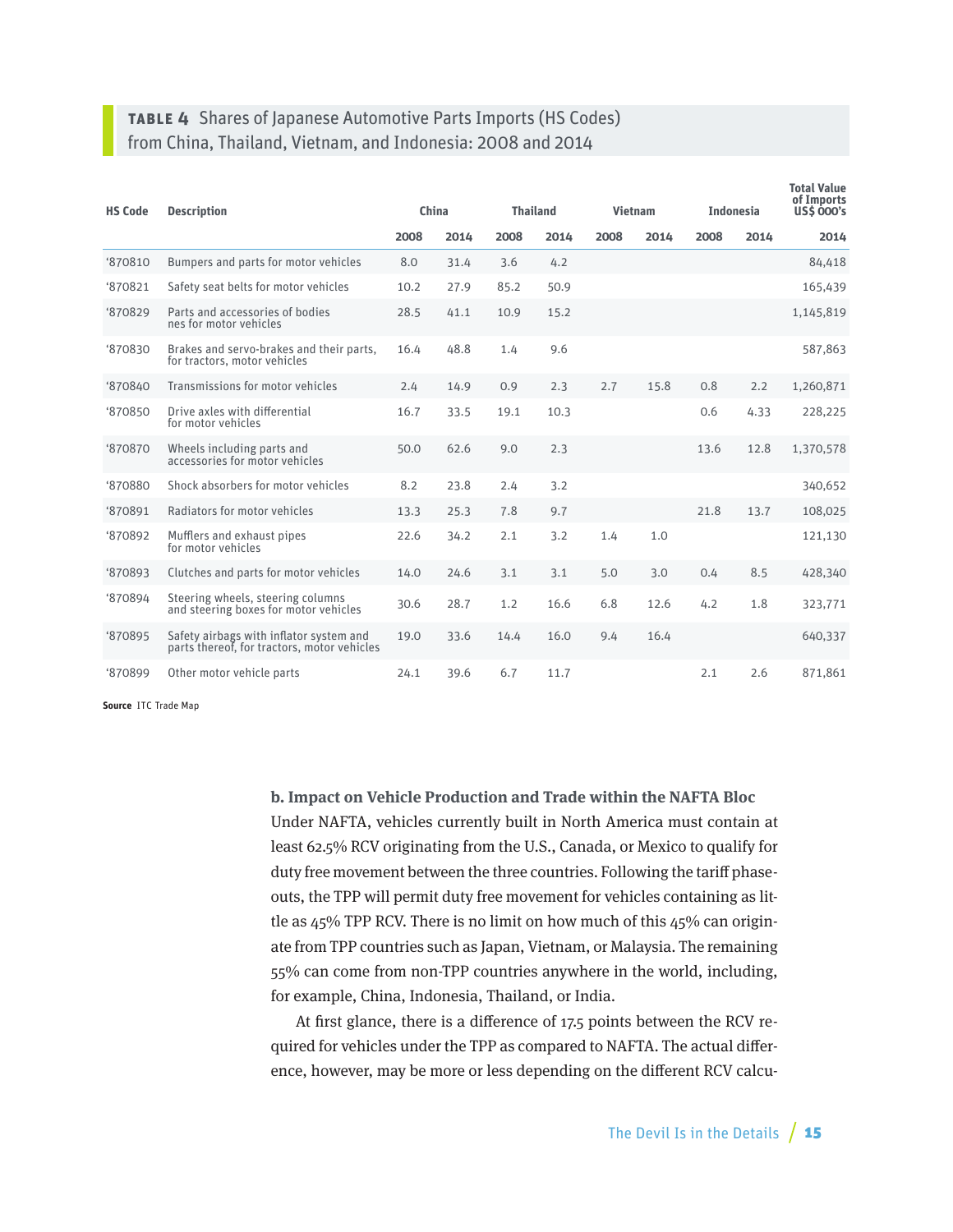lation methods used in the two agreements. Estimating the real difference is very complicated and subject to debate, but a NAFTA RCV of 53% (i.e., a difference of eight points) probably allows for a more accurate apples-toapples comparison with the TPP.34

The complications regarding RCV do not end there. Additional rules contained in a special appendix negotiated between the United States and Japan, but applicable to all parties, permit the required TPP RCV for vehicles to be even lower than  $45\%$ .<sup>35</sup> The appendix contains both a list of parts (e.g., safety glass, bodies, body stampings, bumpers, and drive axles) and a list of operations including complex assembly, complex welding, machining, moulding, metal forming, casting, extrusion, stamping, laminating, and heat treatment. If one of the operations is performed in a TPP country on one of the listed parts, the part, which may have originated from a non-TPP country, is deemed as "originating" and its value counts as originating content for purposes of calculating the RCV for the finished vehicle.

Once vehicle tariffs are phased out under the TPP, automakers who today build vehicles in the U.S., Canada, or Mexico for export to NAFTA partners will be able to substitute more parts sourced from low-cost third countries for parts currently produced and sourced from within the NAFTA region and still qualify for preferential tariff treatment of the vehicles. This would have an obvious negative impact on production and employment in the Canadian automotive parts industry in Canada.

#### **c. ROO and RCV Requirements for Automotive Parts**

For automotive parts to enjoy preferential tariff treatment under the TPP, the required minimum RCV ranges from  $35\%$  to  $45\%$  (Table 3). Similar to finished vehicles, however, the special appendix provides the flexibility to use non-originating materials in the manufacture of a part and have those materials count as originating. A third table in the appendix pertains to automotive parts and includes engines, chassis, bumpers, brakes, seat belts, drive axles, steering wheels, and suspension systems. As long as one of the operations noted earlier is applied in a TPP country to non-originating material being incorporated into a listed part, the material, subject to a cap set at either  $5\%$  or 10% depending on the specific part, qualifies as originating.<sup>36</sup> This is an important rule since even a 5% difference in what can count as regional content can make an enormous difference to the price competitiveness of a component. The rule will force firms to think very carefully about where and how to produce particular parts.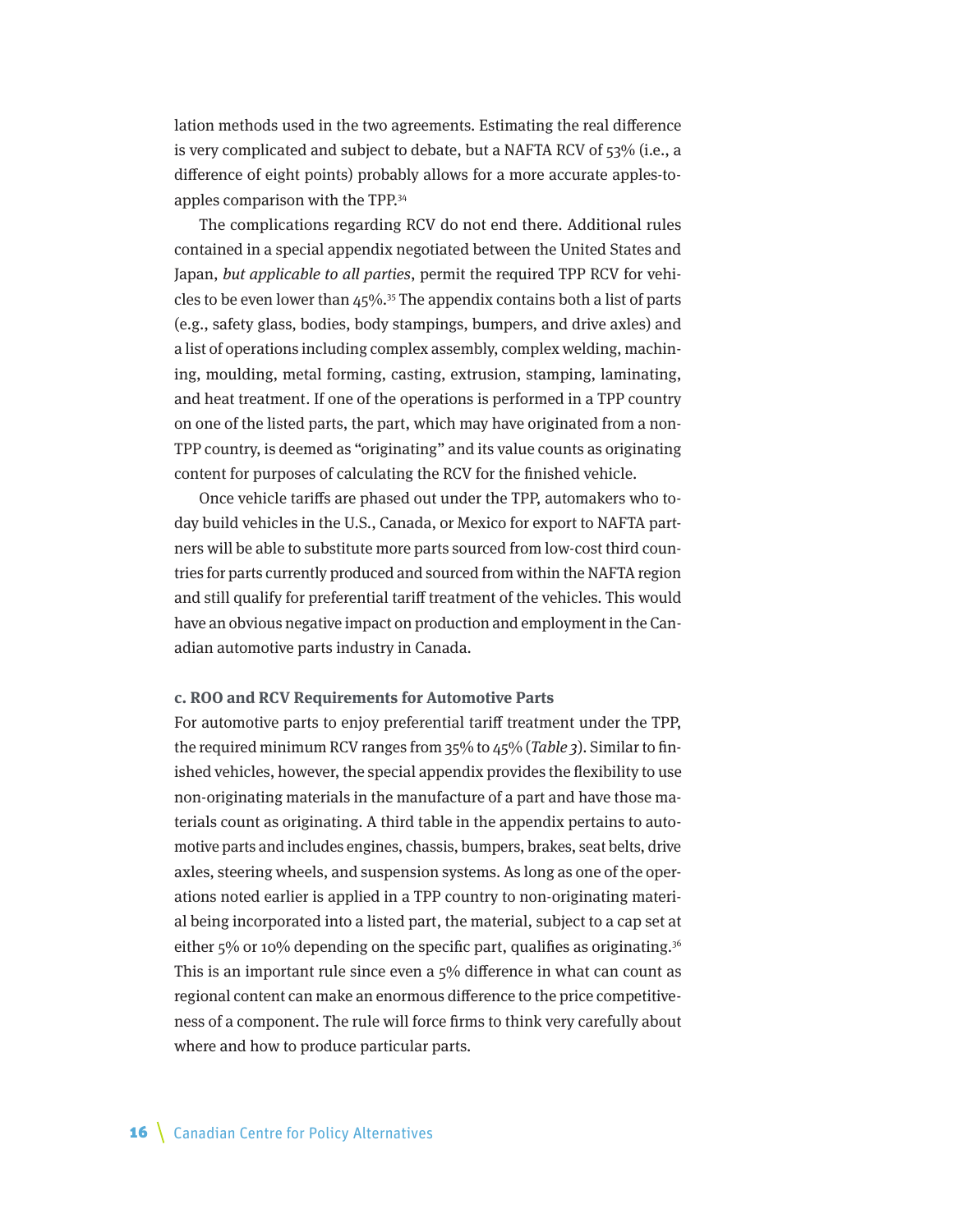To illustrate the significance of this "flexibility" in calculating RCV for parts, the U.S. House of Representatives report uses the example of vehicle engines.37 Engines that are subject to "complex assembly" in a TPP country may contain up to 10% non-originating material according to the appendix. Thus, the required RCV of the engine effectively drops from 45% to 35% and the engine will still meet the RCV requirement for preferential tariff treatment even if up to 65% of the engine parts are sourced from outside the TPP region. Furthermore, when the engine is built into a finished vehicle, the full value of the engine will count toward the 45% RCV required for the finished vehicle to qualify also for preferential tariff treatment. A similar analysis applies to other major vehicle components such as suspension, steering, and brake systems.

The flexibility provided by these rules will benefit large global parts producers of major automotive components and negatively affect parts producers close to the beginning of the supply chain for such components. This helps explain the divided support among Canadian automotive parts suppliers for the TPP deal.38 The large Canadian-owned parts producers that support the deal have established global footprints and will benefit from the flexibility of being able to source less expensive parts from outside the TPP region. The engine producer, in our example above, will be able to source discrete engine parts that contribute up to 65% of the value of the engine from outside the TPP region and still meet the required TPP RCV for the assembled engine. Currently, under NAFTA the engine-maker is constrained to source more regionally by the higher RCV (62.5%) and by NAFTA tracing-list restrictions that prevent non-originating engine parts from becoming originating.

On the other hand, lower tier Canadian producers of discrete engine parts, and, in turn, their material suppliers, will suffer from the engine producer's increased flexibility to source parts from outside the NAFTA region. In general, the further back along the supply chain the parts supplier is from the vehicle assembler, the greater the risk that the supplier will lose any preferential advantage currently enjoyed under NAFTA.39

Some commentators argue that tariffs and ROO do not necessarily drive sourcing decisions and that the TPP's lower RCV rules will not have a dramatic effect on North American automotive production. For example, Greig Mordue, a former senior executive with Toyota Motor Manufacturing Canada (TMMC), argues that existing NAFTA content requirements have had minimal effect on sourcing decisions.40 As evidence he points to the fact that vehicles currently built in Canada are well above the 62.5% RCV threshold demanded by NAFTA, even though Canadian assemblers have been able to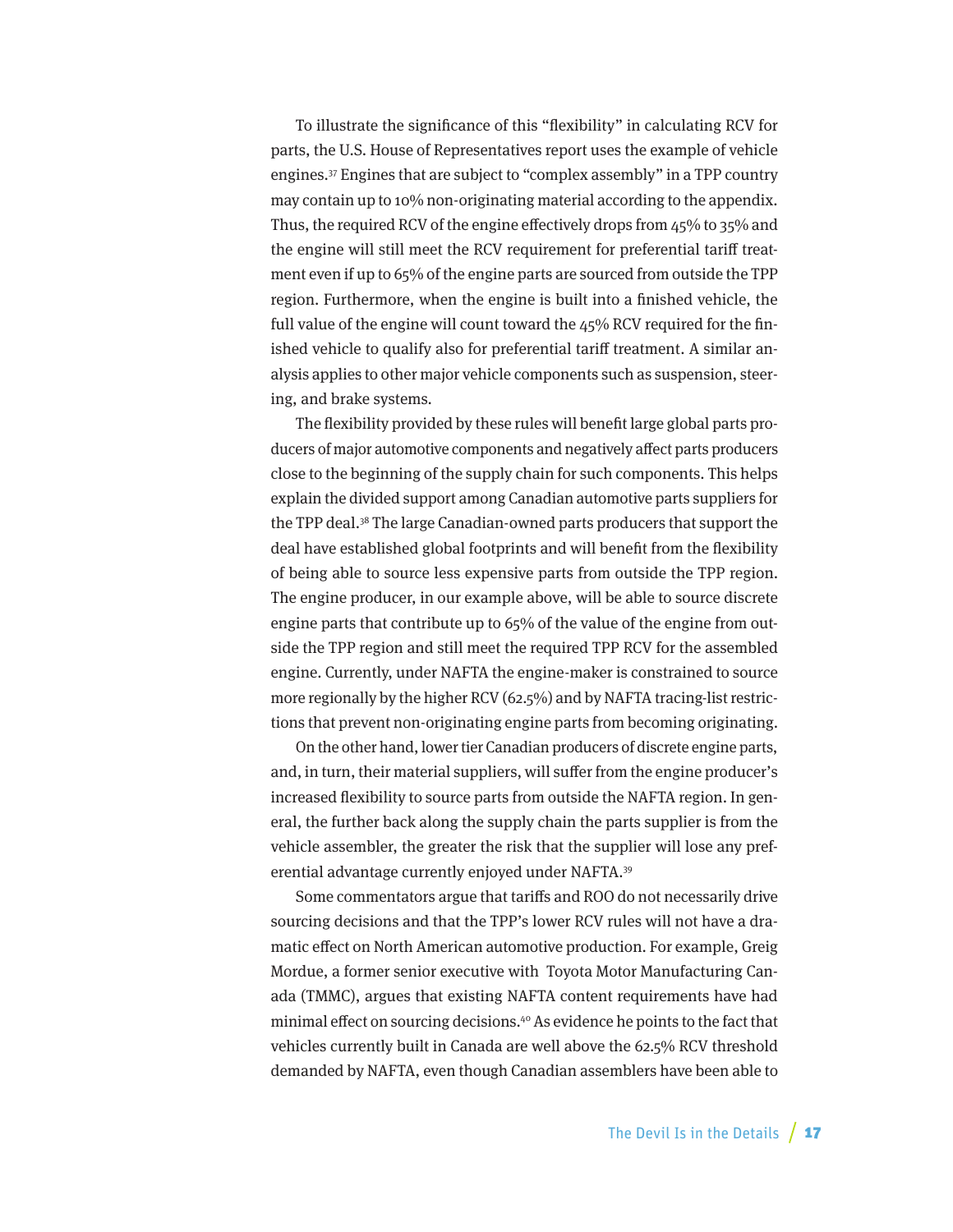<span id="page-17-0"></span>import components from anywhere in the world duty free for at least the last 15 years. So why, he asks, will the TPP be any different?

Mordue also suggests that "long supply chains and six-week lead times—what you tend to get from far-flung locations—are not consistent with lean manufacturing, build-to-order and just-in-time manufacturing." His argument has merit with regard to certain classes of parts. Colour-insequence parts such as seats and fascias are usually manufactured in close proximity to final assembly plants, as are vehicle bodies due to their bulk and susceptibility to damage in transit.<sup>41</sup> The sourcing of complex and highly engineered components over great distances may lead to significant delays and costs if the supply chain is disrupted or the part is subject to a recall.<sup>42</sup>

In summary, Canadian producers whose components are relatively complex, do not currently face significant competition from China, and/or for which proximity matters more than cost may remain largely unaffected by the change in ROO and RCV. Nevertheless, as discussed above, the impact will be negative on those Canadian parts producers whose components are less complex, face competition from China or other low-cost producers, and/ or for which cost is more important than proximity.

#### **Conclusion**

The TPP automotive provisions and rules are complex, especially regarding rules of origin and regional content-value. Assessing their potential impact on the Canadian automotive industry is complicated by the fact that the industry is so highly integrated with U.S. production, and so dependent on the U.S. market for the sale of both finished vehicles and automotive parts. Consequently, one must be mindful not only of the direct impact of the TPP on Canadian automotive production, but also the indirect effect caused by changes to U.S. production levels. Our analysis suggests the following:

- TPP rules of origin (ROO) and regional content-value (RCV) requirements will have a much greater impact on the automotive industry in Canada than the removal of tariffs per se;
- growth in Canadian vehicle exports to markets outside North America will be limited at best;
- the very great difference in vehicle import tariff phase-out periods between U.S. and Canada will favour locating new assembly investment and reinvestment in the U.S. rather than Canada;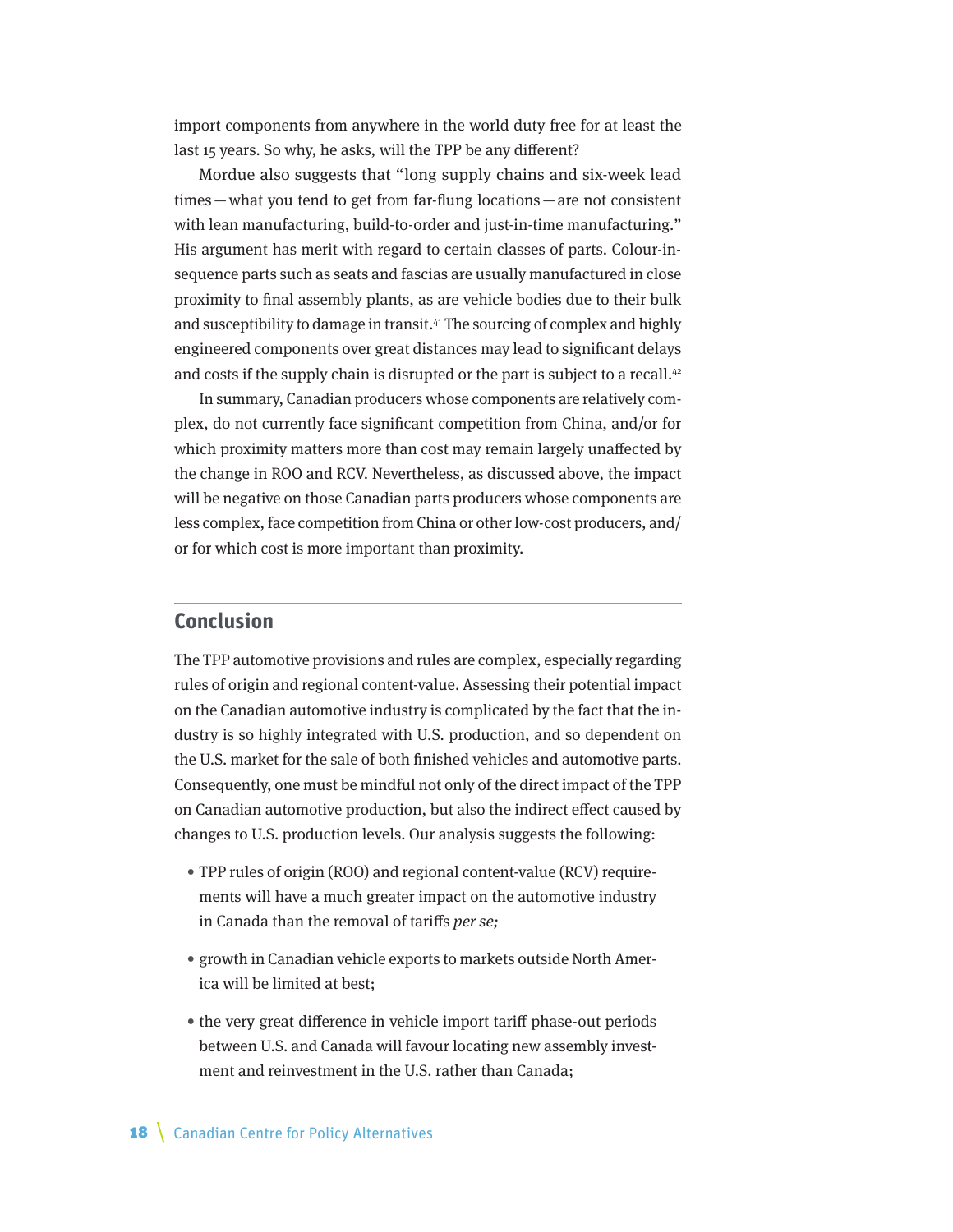- increased Canadian import penetration by vehicles built in Japan is possible with an attendant negative impact on domestic vehicle production and, in turn, domestic parts production;
- small and medium-sized Canadian parts makers will face increased competitive pressure from parts produced in low-cost non-TPP countries due to the weaker rules of origin for both vehicles and parts. Suppliers furthest from the assembler in the supply chain and producing discrete parts for components such as engines, suspension and brake systems will be most vulnerable; and
- the same rules will provide new growth opportunities outside of Canada for Canadian-based global parts makers.

While undoubtedly there will be winners and losers, we agree with those who assert that the automotive provisions in the TPP, if implemented, will have overall negative consequences for automotive production and employment in Canada.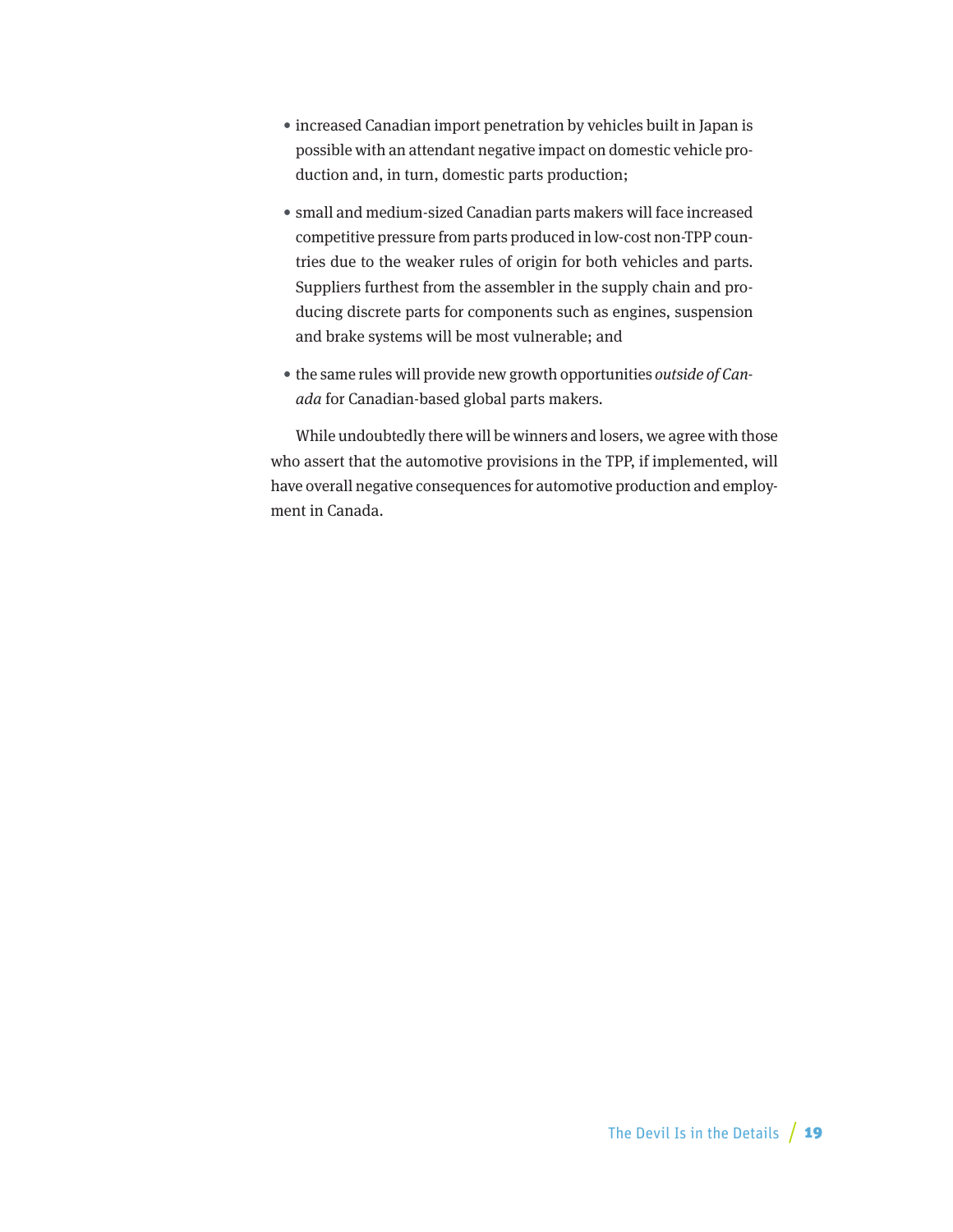# <span id="page-19-0"></span>Notes

**1** If the agreement has not been ratified by all partner countries prior to February 4, 2018, it will enter into force after ratification by at least six states, which represent a combined GDP of more than 85% of the GDP of all signatories.

**2** U.S. House of Representatives. "TPP Issue Analysis: Trade in the Automotive Manufacturing Supply Chain." U.S. House of Representatives, Committee on Ways and Means,  $114<sup>th</sup>$  Congress Minority Staff Report. January 8, 2016. Available at: [http://democrats.waysandmeans.house.gov/](http://democrats.waysandmeans.house.gov/sites/democrats.waysandmeans.house.gov/files/documents/TPP%20Issue%20Analysis%20-%20Autos.pdf) [sites/democrats.waysandmeans.house.gov/files/documents/TPP%20Issue%20Analysis%20](http://democrats.waysandmeans.house.gov/sites/democrats.waysandmeans.house.gov/files/documents/TPP%20Issue%20Analysis%20-%20Autos.pdf) [-%20Autos.pdf.](http://democrats.waysandmeans.house.gov/sites/democrats.waysandmeans.house.gov/files/documents/TPP%20Issue%20Analysis%20-%20Autos.pdf)

**3** Conference Board of Canada. Canada's Motor Vehicle Manufacturing Industry. Canadian Industrial Outlook Autumn 2015. Ottawa: Conference Board of Canada. 2015. p. 4.

**4** Arguably the most important detail in terms of potential negative impact on the Canadian automotive parts industry—a rule allowing non-originating material to be counted as originating—is buried deep in an appendix to an annex to the agreement; perhaps one reason why it has attracted so little media attention to date.

**5** Matthiesen, B. and D.R. Hamill. "The Trans Pacific Partnership: Scrubbed and Released." Lead, Reach and Connect, Winter 2016. Toronto: Automotive Parts Manufacturers' Association. Available at: [http://apma.ca/wpcontent/uploads/2015/11/APMB\\_Winter-16-FINAL.pdf.](http://apma.ca/wpcontent/uploads/2015/11/APMB_Winter-16-FINAL.pdf)

**6** See, for example, Stanford, J. "TPP: Renegotiating NAFTA By the Back Door." Progressive Economists Blog. September 22, 2015. Available at: [http://www.progressive-economics.ca/2015/09/22/](http://www.progressive-economics.ca/2015/09/22/tpp-renegotiating-nafta-by-the-back-door/) [tpp-renegotiating-nafta-by-the-back-door/](http://www.progressive-economics.ca/2015/09/22/tpp-renegotiating-nafta-by-the-back-door/); Unifor. "Auto Provisions of the TPP." 2015. Available at: [http://www.unifor.org/sites/default/files/attachments/tpp\\_summary\\_3.pdf](http://www.unifor.org/sites/default/files/attachments/tpp_summary_3.pdf); Moffat, M. "No, the TPP won't cost Canada 20,000 auto manufacturing jobs." Macleans, January 25, 2016. Available at: [http://www.macleans.ca/economy/economicanalysis/no-the-tpp-wont-cost-canada-](http://www.macleans.ca/economy/economicanalysis/no-the-tpp-wont-cost-canada-20000-auto-manufacturing)[20000-auto-manufacturing;](http://www.macleans.ca/economy/economicanalysis/no-the-tpp-wont-cost-canada-20000-auto-manufacturing) Mordue, G. "TPP won't curb car sales." Financial Post, November 18, 2015. Available at:<http://business.financialpost.com/fp-comment/tpp-wont-curb-car-sales>; Head, K. and T. Mayer. "The Trans-Pacific Partnership is a trade agreement, and then some." VOX CEPR's Policy Portal, November 10, 2015. Available at: [http://www.voxeu.org/article/tpp](http://www.voxeu.org/article/tpp-trade-agreement)[trade-agreement;](http://www.voxeu.org/article/tpp-trade-agreement) Keenan, G. "An opening for Japan as levy lifts." Globe and Mail, October 6,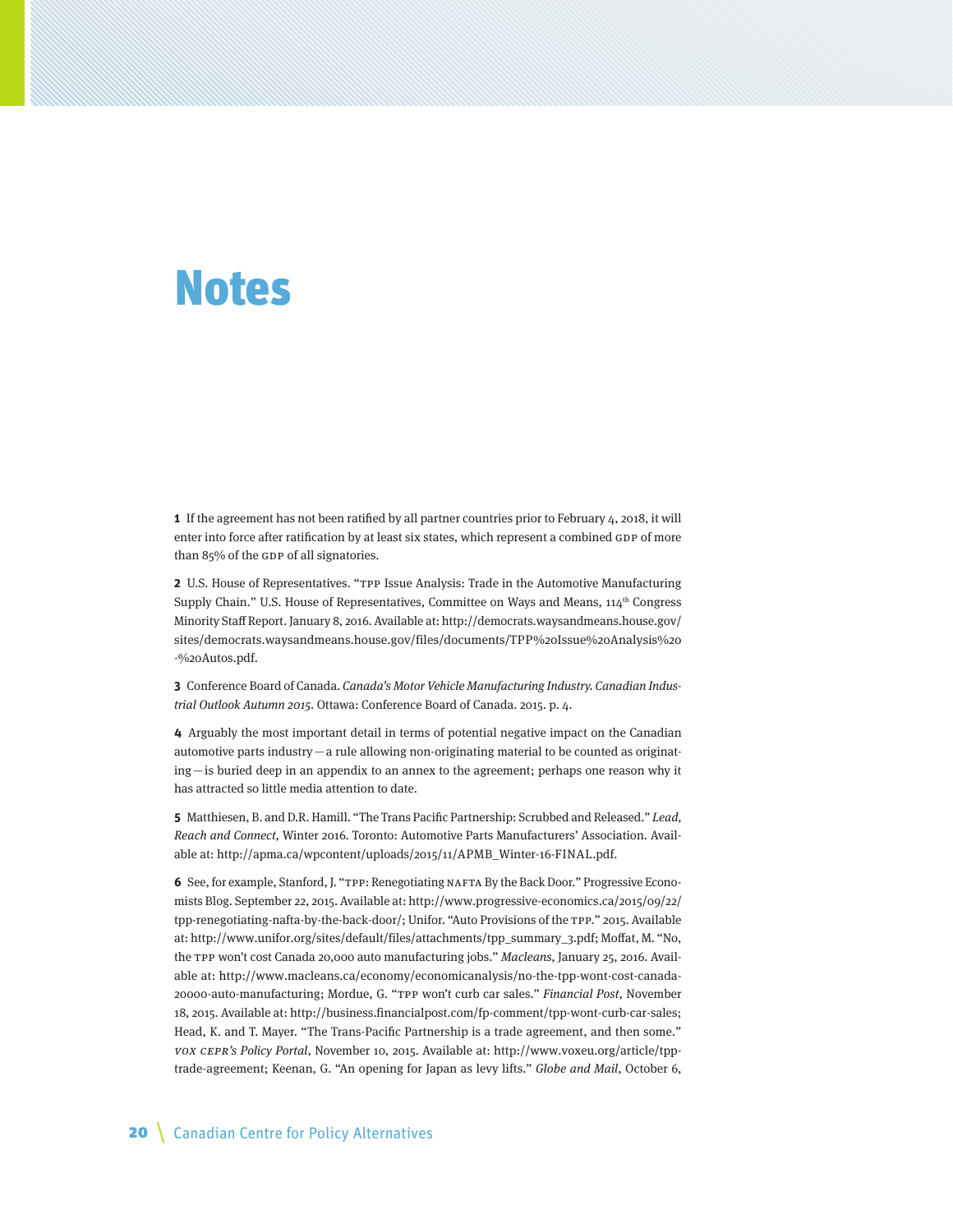2015. Available at: [https://secure.globeadvisor.com/servlet/ArticleNews/story/-gam/20151006/](https://secure.globeadvisor.com/servlet/ArticleNews/story/-gam/20151006/RBCDTPPAUTOS) [RBCDTPPAUTOS](https://secure.globeadvisor.com/servlet/ArticleNews/story/-gam/20151006/RBCDTPPAUTOS); DesRosiers, D. "TPP - Implications for the Canadian Automotive Sector." Observations, Volume 29, Issue 12, December 15, 2015. Toronto: DesRosiers Automotive Consultants. Recently, the C.D. Howe Institute released a report seeking to quantify the TPP`s macroeconomic impact on Canada. The authors find that "the automotive sector stands to see a decline in shipments of C\$420 million, both through erosion of the domestic market share and through a loss of export sales due to preference erosion in the key US market." Ciuriak, D., A. Dadkhah and J. Xiao. Better in than Out? Canada and the Trans-Pacific Partnership. Toronto: C.D. Howe Institute. 2016. Available at: [https://www.cdhowe.org/public-policy-research/better-out-canada-and](https://www.cdhowe.org/public-policy-research/better-out-canada-and-trans-pacific-partnership)[trans-pacific-partnership](https://www.cdhowe.org/public-policy-research/better-out-canada-and-trans-pacific-partnership). p.10.

**7** Canadian Vehicle Manufacturers Association. CVMA Statement Regarding Trans Pacific Partnership (TPP) Announcement. October 5, 2015. Available at: [http://www.cvma.ca/eng/news/2015/](http://www.cvma.ca/eng/news/2015/article_20151005_01.asp) [article\\_20151005\\_01.asp](http://www.cvma.ca/eng/news/2015/article_20151005_01.asp).

**8** Posadzki, A. "Ford Canada CEO to Raise Concerns over TPP with Ottawa." The Canadian Press. November 2, 2015. Available at: [http://www.metronews.ca/news/canada/2016/02/11/ford-canada](http://www.metronews.ca/news/canada/2016/02/11/ford-canada-ceo-to-raise-concerns-over-trans-pacific-partnership-with-ottawa.html)[ceo-to-raise-concerns-over-trans-pacific-partnership-with-ottawa.html.](http://www.metronews.ca/news/canada/2016/02/11/ford-canada-ceo-to-raise-concerns-over-trans-pacific-partnership-with-ottawa.html)

**9** Worts, D."Why the TPP Will Benefit the Auto Industry and Consumers." 2015. Available at: http://www.jama.ca/aq/news/index.asp?yr=2015#A201511252.

**10** Stanford, J. "TPP: Renegotiating NAFTA By the Back Door." Progressive Economists Blog. September 22, 2015. Available at: [http://www.progressive-economics.ca/2015/09/22/tpp-renegotiating](http://www.progressive-economics.ca/2015/09/22/tpp-renegotiating-nafta-by-the-back-door/)[nafta-by-the-back-door/](http://www.progressive-economics.ca/2015/09/22/tpp-renegotiating-nafta-by-the-back-door/).

**11** See McAlinden, S.P. and Y. Chen. The Effects a U.S. Free Trade Agreement with Japan would have on the U.S. Automotive Industry. Ann Arbor, MI: Center for Automotive Research. 2012; Van Biesebroeck, J., H. Gao and F. Verboven. Impact of FTAs on Canadian Auto Industry. Report prepared for Department of Foreign Affairs and International Trade, Ottawa. 2012.

**12** Automotive Parts Manufacturers Association. Statement to the House Committee on International Trade, House of Commons, Ottawa, Tuesday, March 8, 2016. Available at: [http://www.parl.gc.ca/](http://www.parl.gc.ca/HousePublications/Publication.aspx?%20Language=e&Mode=1&Parl=42&Ses=1&DocId=8142029) [HousePublications/Publication.aspx? Language=e&Mode=1&Parl=42&Ses=1&DocId=8142029.](http://www.parl.gc.ca/HousePublications/Publication.aspx?%20Language=e&Mode=1&Parl=42&Ses=1&DocId=8142029)

**13** Chase, S. "NAFTA auto parts makers mount drive to sweeten terms of TPP deal." Globe and Mail, September 9, 2015. Available at: [http://www.theglobeandmail.com/ news/politics/nafta](http://www.theglobeandmail.com/%20news/politics/nafta-auto-parts-makers-mount-drive-to-sweeten-terms-of-tpp-deal/article26268934/)[auto-parts-makers-mount-drive-to-sweeten-terms-of-tpp-deal/article26268934/.](http://www.theglobeandmail.com/%20news/politics/nafta-auto-parts-makers-mount-drive-to-sweeten-terms-of-tpp-deal/article26268934/)

**14** For an analysis of the Canadian auto industry in the context of the Great Lakes Region see Rutherford, T.D. and J. Holmes. "Manufacturing resiliency: Economic restructuring and automotive manufacturing in the Great Lakes region." Cambridge Journal of Regions, Economy and Society, 7 (3): 359–378. 2015.

**15** See Holmes, J. "The Auto Pact from 1965 to the Canada-United States Free Trade Agreement (CUSFTA)." In The Auto Pact: Investment, Labour and the WTO, edited by M. Irish. The Hague: Kluwer Law International. 2004. pp. 3–21; Anastakis, D. Auto Pact: Creating a Borderless North American Auto Industry 1960–71. Toronto, ON: University of Toronto Press. 2005; and Anastakis, D. Autonomous State: The Struggle for a Canadian Car Industry from OPEC to Free Trade. Toronto, ON: University of Toronto Press. 2013.

**16** Holmes, J. Whatever Happened to Canada`s Automotive Trade Surplus? A Preliminary Note. Hamilton, ON: Automotive Policy Research Centre, McMaster University. 2015. Available at: [https://aprc.mcmaster.ca/sites/default/files/pubs/aprc-canada-trade-deficit-holmes-report.pdf.](https://aprc.mcmaster.ca/sites/default/files/pubs/aprc-canada-trade-deficit-holmes-report.pdf)

**17** See Stanford. J. "The geography of auto globalization and the politics of auto bailouts." Cambridge Journal of Regions, Economy and Society, 3 (3), pp. 383–405. 2010.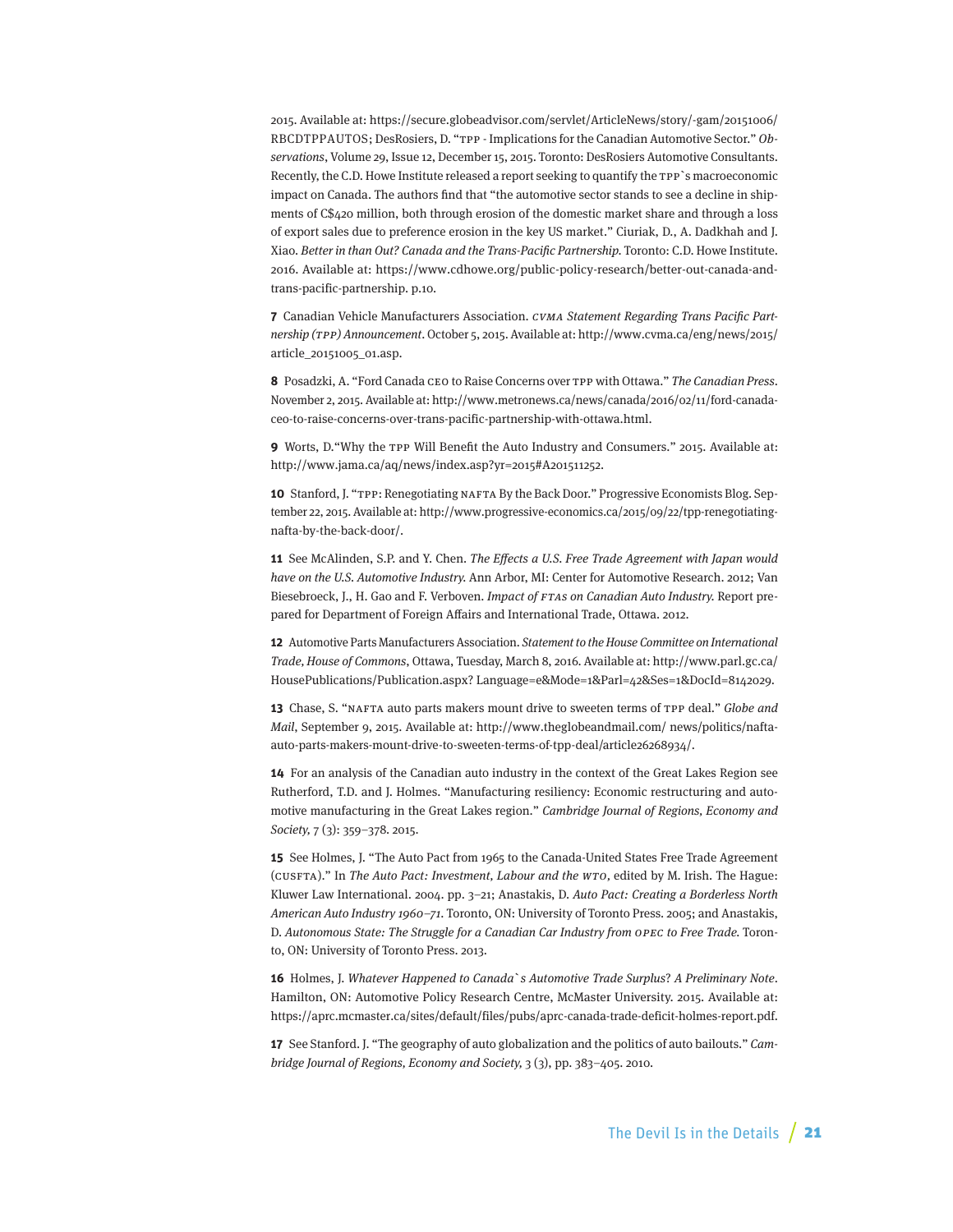**18** See Rutherford, T.D. and J. Holmes. "Manufacturing resiliency: Economic restructuring and automotive manufacturing in the Great Lakes region." Cambridge Journal of Regions, Economy and Society, 7 (3): 359–378. 2015.

**19** Keenan, G. "Boost in Equinox production to save 200 GM jobs in Oshawa." Globe and Mail, March 18, 2016. p. B1. Available at: [http://www.theglobeandmail.com/report-on-business/](http://www.theglobeandmail.com/report-on-business/industry-news/gm-to-boost-crossover-production-saving-jobs-at-oshawa-plant/article29279008/) [industry-news/gm-to-boost-crossover-production-saving-jobs-at-oshawa-plant/article29279008/.](http://www.theglobeandmail.com/report-on-business/industry-news/gm-to-boost-crossover-production-saving-jobs-at-oshawa-plant/article29279008/)

**20** One important finding noted in the Biesebroeck, Gao and Verboven study is that a U.S.-Korea FTA would have a larger negative impact on vehicle production in Canada than a Canada-Korea FTA due to the much higher level of U.S. sales of vehicles produced in Canada as compared with domestic sales. Van Biesebroeck, J., H. Gao and F. Verboven. Impact of FTAs on Canadian Auto Industry. Report prepared for Department of Foreign Affairs and International Trade, Ottawa. 2012.

**21** NAICS code 326193 covers plastic parts for motor vehicles (formerly filed under 3363), which are an important component of the Canadian auto parts industry.

**22** The full text of the TPP agreement can be found at [https://ustr.gov/trade-agreements/free](https://ustr.gov/trade-agreements/free-trade-agreements/trans-pacific-partnership/tpp-full-text)[trade-agreements/trans-pacific-partnership/tpp-full-text](https://ustr.gov/trade-agreements/free-trade-agreements/trans-pacific-partnership/tpp-full-text)

**23** Wu, M. "Presentation to Trans-Pacific Partnership Roundtable on Auto Manufacturing Supply Chain". US House of Representatives — Committee on Ways and Means. Washington, D.C. January 11, 2016. Available at: [http://democrats.waysandmeans.house.gov/sites/democrats.](http://democrats.waysandmeans.house.gov/sites/democrats.waysandmeans.house.gov/files/documents/Wu%20-%20TPP%20Roundtable%20on%20Autos%20-%20Jan%202016.pdf) [waysandmeans.house.gov/files/documents/Wu%20-%20TPP%20Roundtable%20on%20](http://democrats.waysandmeans.house.gov/sites/democrats.waysandmeans.house.gov/files/documents/Wu%20-%20TPP%20Roundtable%20on%20Autos%20-%20Jan%202016.pdf) [Autos%20-%20Jan%202016.pdf.](http://democrats.waysandmeans.house.gov/sites/democrats.waysandmeans.house.gov/files/documents/Wu%20-%20TPP%20Roundtable%20on%20Autos%20-%20Jan%202016.pdf)

**24** Industry Trade Advisory Committee. "The Trans Pacific Partnership Trade Agreement: Report of the Industry Trade Advisory Committee on Automotive Equipment and Capital Goods." ITAC 2 Advisory Committee Report to the President, the Congress, and the United States Trade Representative. December 2, 2015. Washington, D.C. Available at: [https://ustr.gov/sites/default/files/ITAC-](https://ustr.gov/sites/default/files/ITAC-2-Automobile-Equipment-and-Capital-Goods.pdf)[2-Automobile-Equipment-and-Capital-Goods.pdf](https://ustr.gov/sites/default/files/ITAC-2-Automobile-Equipment-and-Capital-Goods.pdf)

**25** U.S. House of Representatives. "TPP Issue Analysis: Trade in the Automotive Manufacturing Supply Chain." U.S. House of Representatives, Committee on Ways and Means,  $114<sup>th</sup>$  Congress Minority Staff Report. January 8, 2016. Available at: [http://democrats.waysandmeans.house.gov/](http://democrats.waysandmeans.house.gov/sites/democrats.waysandmeans.house.gov/files/documents/TPP%20Issue%20Analysis%20-%20Autos.pdf) [sites/democrats.waysandmeans.house.gov/files/documents/TPP%20Issue%20Analysis%20](http://democrats.waysandmeans.house.gov/sites/democrats.waysandmeans.house.gov/files/documents/TPP%20Issue%20Analysis%20-%20Autos.pdf) [-%20Autos.pdf.](http://democrats.waysandmeans.house.gov/sites/democrats.waysandmeans.house.gov/files/documents/TPP%20Issue%20Analysis%20-%20Autos.pdf) p. 4.

**26** These agreements are contained in an appendix (TPP Agreement, Chapter 2, Annex 2-D, US Appendix D) and in side letters attached to the Agreement (TPP Agreement, JP to U.S. Letter on Safety Regulations for Motor Vehicles and U.S.-Japan Motor Vehicle Trade Non Tariff Measures).

**27** Industry Trade Advisory Committee. "The Trans Pacific Partnership Trade Agreement: Report of the Industry Trade Advisory Committee on Automotive Equipment and Capital Goods." ITAC 2 Advisory Committee Report to the President, the Congress, and the United States Trade Representative. December 2, 2015. Washington, D.C. Available at: [https://ustr.gov/sites/default/files/ITAC-](https://ustr.gov/sites/default/files/ITAC-2-Automobile-Equipment-and-Capital-Goods.pdf)[2-Automobile-Equipment-and-Capital-Goods.pdf](https://ustr.gov/sites/default/files/ITAC-2-Automobile-Equipment-and-Capital-Goods.pdf). p. 8.

**28** The import into Canada of vehicles built in Japan has declined over the last decade (Table 2A) as Japanese automakers expanded the production of their mass-market vehicles within North America. Vehicles imported from Japan by Honda and Toyota are luxury or niche market cars. Companies such as Subaru and Mazda import much larger proportions of vehicles sold in the NAFTA from Japan. Hence, the impact of the removal of import tariffs under TPP differentially affects Japanese automakers.

**29** TPP Agreement, Chapter 2, Annex 2-D, Canada Appendix D, Appendix between Japan and Canada on Motor Vehicle Trade.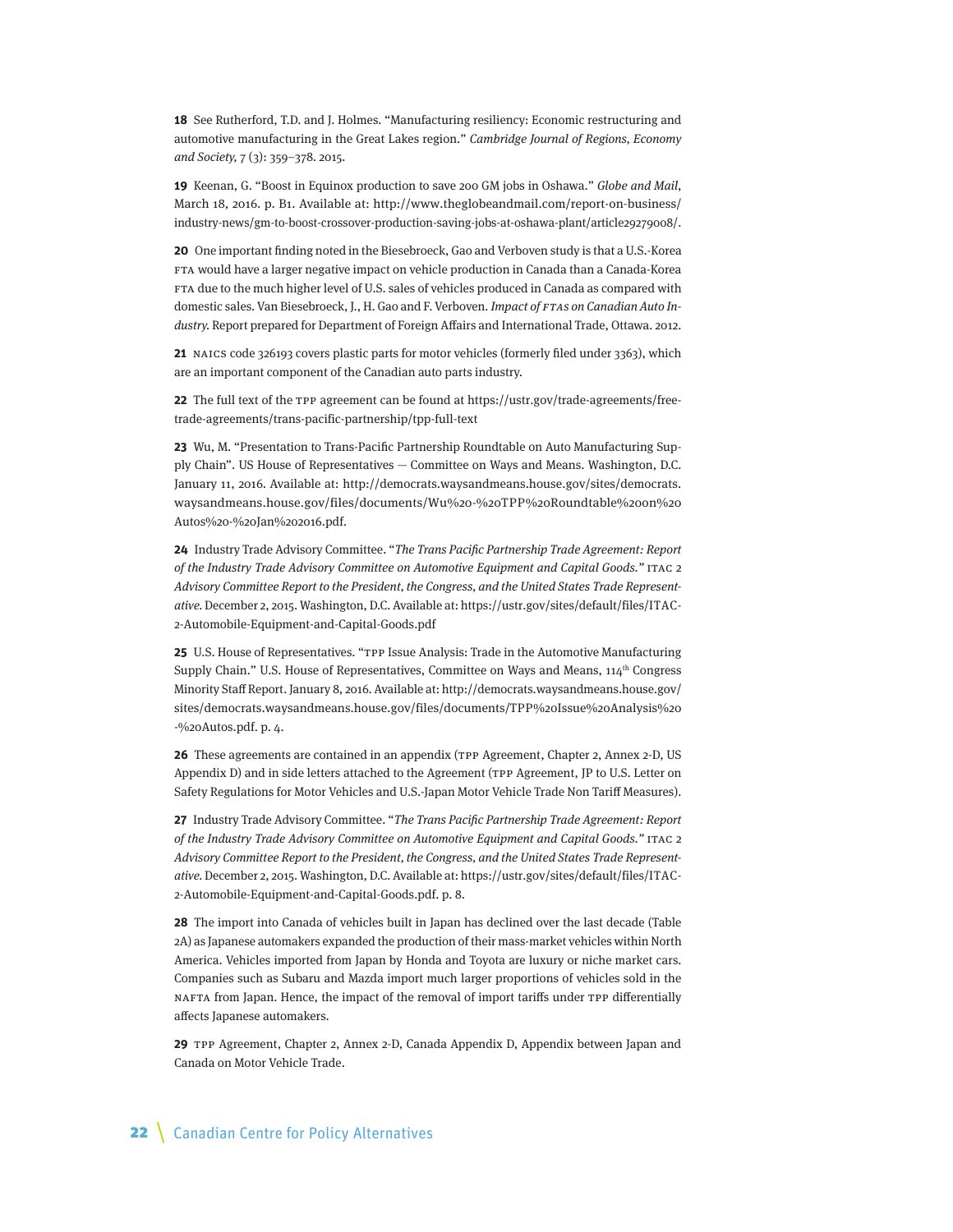**30** It is important to remember, however, that the TPP does not replace NAFTA; the two agreements will coexist. When exporting vehicles to the United States, a Canadian-based OEM could continue qualifying for preferential tariff treatment by meeting the NAFTA RCV rule of 62.5%.

**31** At present, cars built in Japan and imported into Canada or the United States are not required to meet any RCV rules; they simply have to pay the tariff. Since ROO only become relevant if the exporter is claiming a tariff preference under the trade agreement, the TPP ROO would not directly impact vehicles imported into the U.S. from Japan until the U.S. tariffs on cars and trucks are phased out in years 25 and 30 respectively.

**32** For more on the development of these networks at the time when Japanese automakers, faced with the appreciating value of the yen, came under pressure to lower production costs, see Natsuda, K. and K. Otsuka. "Dawn of industrialisation? The Indonesian automotive industry." Bulletin of Indonesian Economic Studies 51 (1): 47–68. 2015; Kasuga, T., O. Toshiko, Y. Yamaguchi, Y. Higa, and K. Hoshino "The Expansion of Western Auto Parts Manufacturers into Thailand, and Responses by Japanese Auto Parts Manufacturers." *JBICI Review*, 11 (1). JBIC Institute. Tokyo: Japan Bank for International Cooperation. 2002; Tanruangvechjaroon, M. "Tough road lies ahead for auto-parts makers." The Nation, April 5, 2013. Available at: [http://www.nationmultimedia.](http://www.nationmultimedia.com/business/Tough-road-lies-ahead-for-auto-parts-makers-30203382.html) [com/business/Tough-road-lies-ahead-for-auto-parts-makers-30203382.html](http://www.nationmultimedia.com/business/Tough-road-lies-ahead-for-auto-parts-makers-30203382.html); Wu, M. "Presentation to Trans-Pacific Partnership Roundtable on Auto Manufacturing Supply Chain". US House of Representatives — Committee on Ways and Means. Washington, D.C. January 11, 2016. Available at: [http://democrats.waysandmeans.house.gov/sites/democrats.waysandmeans.house.gov/](http://democrats.waysandmeans.house.gov/sites/democrats.waysandmeans.house.gov/files/documents/Wu%20-%20TPP%20Roundtable%20on%20Autos%20-%20Jan%202016.pdf) [files/documents/Wu%20-%20TPP%20Roundtable%20on%20Autos%20-%20Jan%202016.pdf.](http://democrats.waysandmeans.house.gov/sites/democrats.waysandmeans.house.gov/files/documents/Wu%20-%20TPP%20Roundtable%20on%20Autos%20-%20Jan%202016.pdf)

**33** Global Trade Online reported that in the initial U.S.-Japan bilateral agreement that preceded Japan's formal entry into the TPP negotiations the RCV for many parts was set as low as 30% (Global Trade Online, October 8, 2015. Available at: [http://www.bilaterals.org/?tpp-rule-of-origin](http://www.bilaterals.org/?tpp-rule-of-origin-is-45-for)[is-45-for](http://www.bilaterals.org/?tpp-rule-of-origin-is-45-for)). This raised the ire of the Canadian and Mexican negotiators at the Maui meeting. In early September 2015, the Globe and Mail reported that associations representing automotive parts makers in Canada, Mexico, and the U.S. had sent a letter to their respective governments urging them to fight for a RCV of 50% for both vehicles and parts (Chase, S. "NAFTA auto parts makers mount drive to sweeten terms of TPP deal." Globe and Mail, September 9, 2015. Available at: [http://www.theglobeandmail.com/ news/politics/nafta-auto-parts-makers-mount-drive-to](http://www.theglobeandmail.com/%20news/politics/nafta-auto-parts-makers-mount-drive-to-sweeten-terms-of-tpp-deal/article26268934/)[sweeten-terms-of-tpp-deal/article26268934/](http://www.theglobeandmail.com/%20news/politics/nafta-auto-parts-makers-mount-drive-to-sweeten-terms-of-tpp-deal/article26268934/)). The RCVs contained in the signed agreement, including the important "flexibility" provision allowing additional non-originating content to be counted as originating, appear to represent a compromise.

**34** See U.S. House of Representatives. "TPP Issue Analysis: Trade in the Automotive Manufacturing Supply Chain." U.S. House of Representatives, Committee on Ways and Means, 114<sup>th</sup> Congress Minority Staff Report. January 8, 2016. p. 12.

**35** TPP Agreement Full Text, Chapter 3, Appendix 1 to Annex 3-D.

**36** Ibid.

**37** U.S. House of Representatives. "TPP Issue Analysis: Trade in the Automotive Manufacturing Supply Chain." U.S. House of Representatives, Committee on Ways and Means, 114<sup>th</sup> Congress Minority Staff Report. January 8, 2016. p. 14.

**38** For comment on the split in support from auto parts manufacturers, see Keenan, G. "An opening for Japan as levy lifts." Globe and Mail, October 6, 2015. Available at: [https://secure.globeadvisor.](https://secure.globeadvisor.com/servlet/ArticleNews/story/-gam/20151006/RBCDTPPAUTOS) [com/servlet/ArticleNews/story/-gam/20151006/RBCDTPPAUTOS](https://secure.globeadvisor.com/servlet/ArticleNews/story/-gam/20151006/RBCDTPPAUTOS) and Panetta A. "Trans-Pacific Partnership: a look at winners and losers in the auto sector." Canadian Manufacturing, September 30, 2015. Available at: [http://www.canadianmanufacturing.com/manufacturing/trans](http://www.canadianmanufacturing.com/manufacturing/trans-pacific-partnership-a-look-at-winners-and-losers-in-the-auto-sector-155233/)[pacific-partnership-a-look-at-winners-and-losers-in-the-auto-sector-155233/](http://www.canadianmanufacturing.com/manufacturing/trans-pacific-partnership-a-look-at-winners-and-losers-in-the-auto-sector-155233/).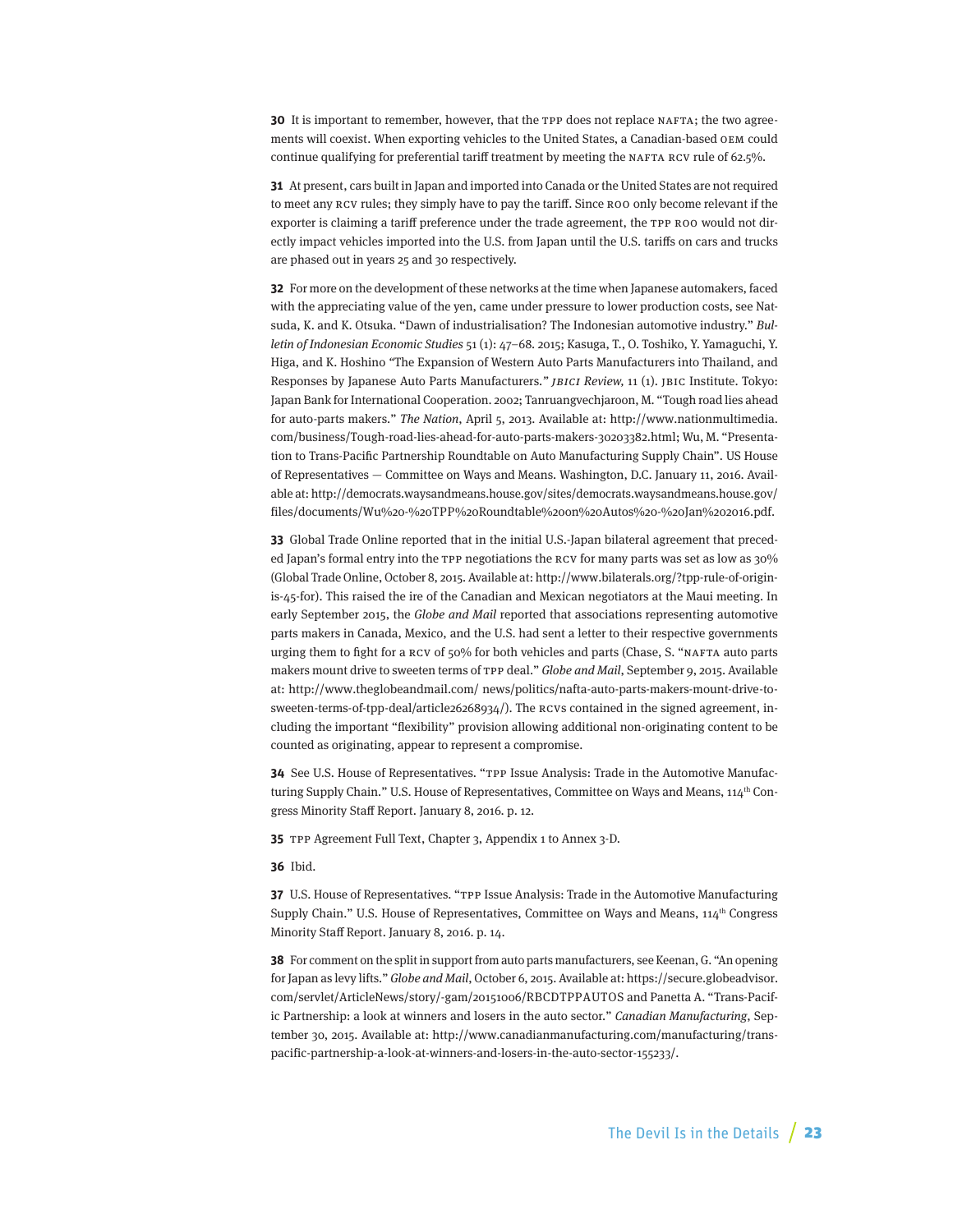**39** During the 2015 federal election campaign, the Harper government attempted to allay fears regarding TPP-related automotive job losses by promising, should they be re-elected, up to \$1 billion over 10 years in grants for the establishment of new Canadian assembly and parts facilities. The current Liberal government has yet to affirm any commitment despite recent calls by Canada's "Automotive Czar," Ray Tanguay, to restructure existing automotive innovation funds (Posadzki 2016).

**40** Mordue, G. "TPP won't curb car sales." Financial Post, November 18, 2015. Available at: [http://](http://business.financialpost.com/fp-comment/tpp-wont-curb-car-sales) [business.financialpost.com/fp-comment/tpp-wont-curb-car-sales](http://business.financialpost.com/fp-comment/tpp-wont-curb-car-sales)

**41** With highly synchronized just-in-time vehicle manufacturing, parts such as seats and fascias must be delivered in exact sequence to the final assembly line to match the colour and, in the case of seats, material options designated for the specific vehicle in which they are to be installed. Hence, plants building such colour-in-sequence parts are usually located within a few kilometers of the assembly plant so that production can be synchronized with the main assembly line.

**42** Even larger components, however, are not immune to being sourced over great distances. In support of its contention that production and jobs in the United States could well be displaced by offshore sourcing under the TPP, the U.S. House of Representatives (2016: 17) report notes: "in 2014 Japan exported \$347 million worth of certain engines to the United States, a 37.5% increase over the previous year. Even body stampings are imported, with \$70 million coming from Taiwan—the leading exporter, above Mexico and Canada—in 2014."